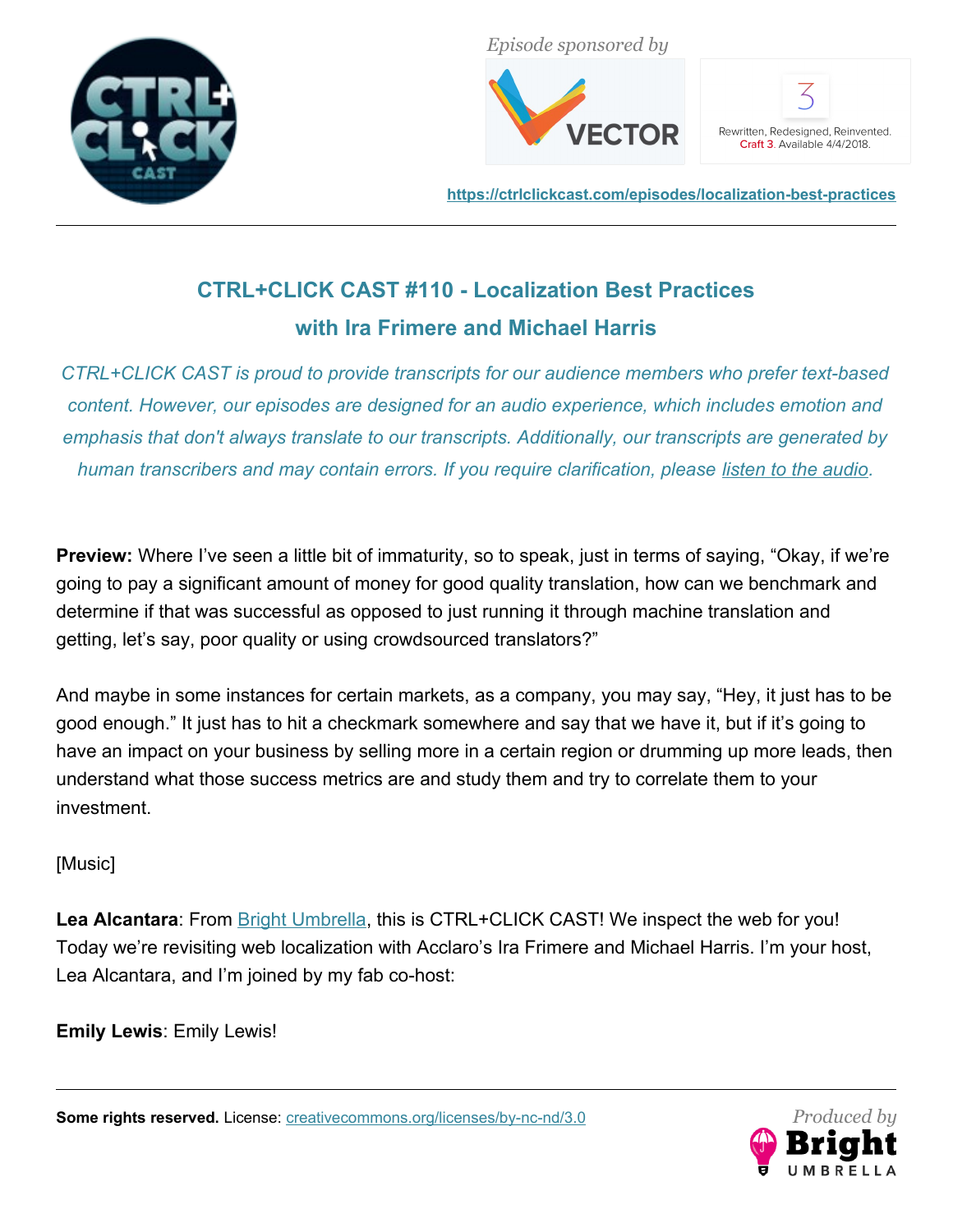



Rewritten, Redesigned, Reinvented. Craft 3. Available 4/4/2018.

**<https://ctrlclickcast.com/episodes/localization-best-practices>**

Lea Alcantara: Today's episode is sponsored by *Vector Media Group*. Vector Media Group is a fullservice, interactive agency based in New York. They specialize in web and app design development and online marketing. In addition to custom platforms, Vector is widely known as a top Craft CMS and [ExpressionEngine](https://www.vectormediagroup.com/experience/expressionengine-development) partner and has done lots of work [integrating Craft with single sign-on solutions](https://www.vectormediagroup.com/experience/craft-cms-single-sign-on-integration). Get in touch today at [vectormediagroup.com.](http://www.vectormediagroup.com/)

This episode is also sponsored by [Craft CMS.](https://craftcms.com/?utm_source=CTRLCLICK&utm_content=Craft%203%20and%20Craft%20ID) The release of Craft 3 is just a days away. Craft 3 features the Craft plugin store where you can install plugins directly from the control panel, multi-site and improved image editor and more. Craft 3 has been completely refactored and rewritten for optimal performance so it's fast. The Craft team has also recently launched Craft ID, a portal where you can purchase and manage all your Craft licenses and plugins. You can sign up for your Craft ID today at  $id.craffcms.com$ , and Craft 3 will be available on April  $4<sup>th</sup>$  at  $craffcms.com$  and on GitHub.

**Emily Lewis:** It's been nearly seven years since we talked about web localization and a lot has changed, so we're excited to have Ira Frimere and Michael Harris on the show to talk about today's best practices. Ira is the VP of Product at Acclaro and Michael is the Lead Solutions Engineer. Acclaro provides translation and localization services for everything from websites to software to traditional documents. Welcome to the show, Ira and Michael.

**Ira Frimere**: Thank you for having us.

**Michael Harris**: It's great to be here.

Lea Alcantara: Thank you. So can you tell our listeners more about yourself? Ira, let's start with you.

**Ira Frimere**: Sure. So I joined Acclaro just about two years ago. I'm based out of our New York office here in Westchester, which is about 30 minutes north of the city and I have two young boys, so I am always trying to make sure that they understand the translations of parenting at home.

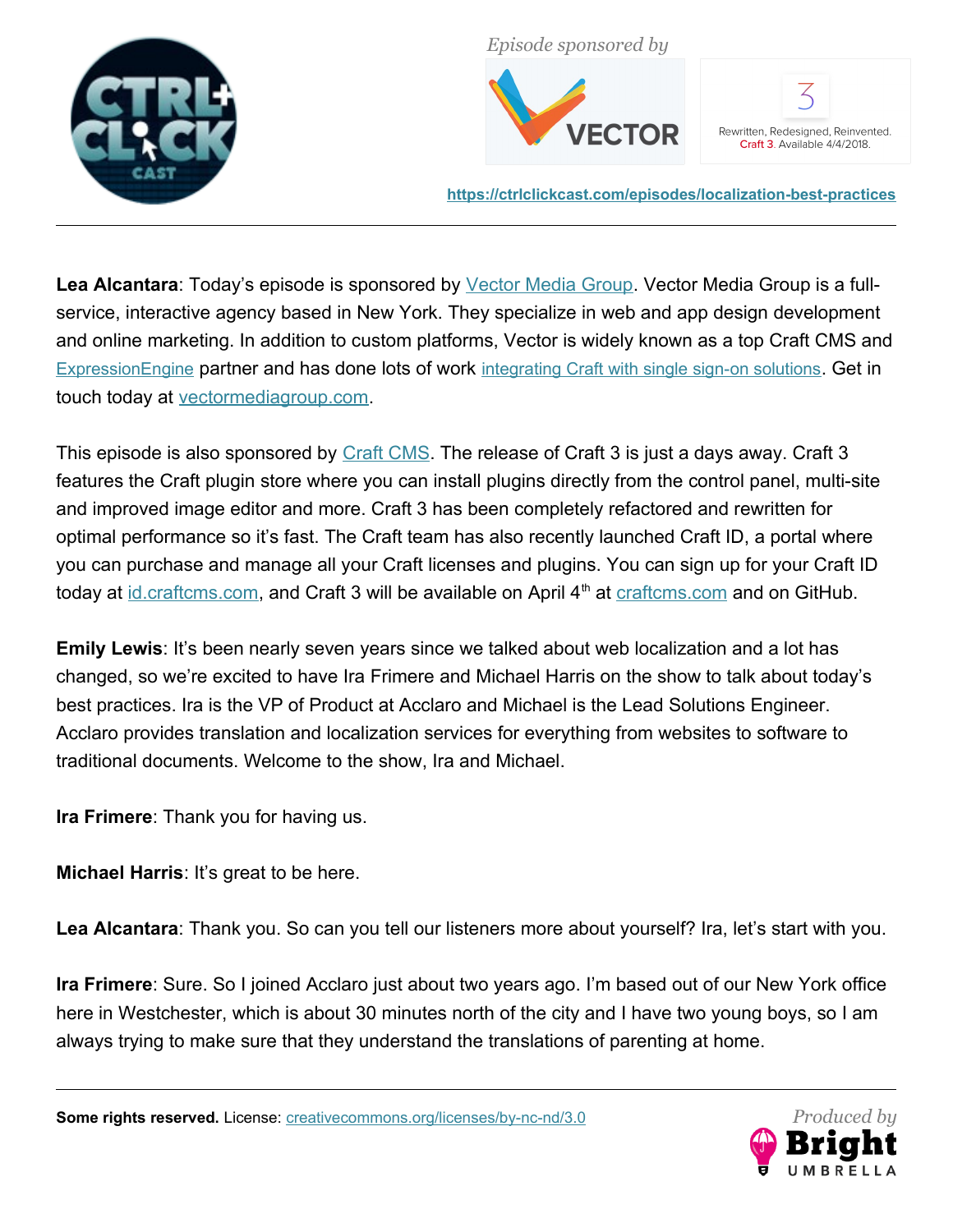



Rewritten, Redesigned, Reinvented. Craft 3. Available 4/4/2018.

**<https://ctrlclickcast.com/episodes/localization-best-practices>**

**Lea Alcantara**: [Laughs]

**Emily Lewis**: [Laughs]

**Ira Frimere**: And I'm trying to work how folks understand each other across the different languages.

**Lea Alcantara**: How about you, Michael?

**Michael Harris**: Yeah, I work in our San Francisco office, and I've been in the translation industry for ten years. I started out as a freelance. Well, I actually started out as an English teacher and then I became a freelance translator and eventually I worked into the engineering area, and then I've been working with a lot of different kinds of companies here in California, with technology companies and more traditional businesses.

**Emily Lewis**: Fascinating. So I'm curious, Michael, it feels like a natural fit to go from like an English teacher to working in translating because it has so much to do with language and communication, but how did you get into the engineering aspects?

**Michael Harris**: My first job was for a company that did medical device, the pharmaceutical translation, and those sectors tend to be kind of far behind, technologically speaking, so there were a lot of things that just had to be figured out and I found that I was really good at kind of digging into these obscure problems. There's a lot of research and translation and I think that's really where the transfer came from, being able to dig through documentation and find answers to problems that weren't immediately obvious.

**Emily Lewis**: Let's start with the basics, what is localization? Is it is simply translating websites for different languages, or is there more to it than that, Ira?

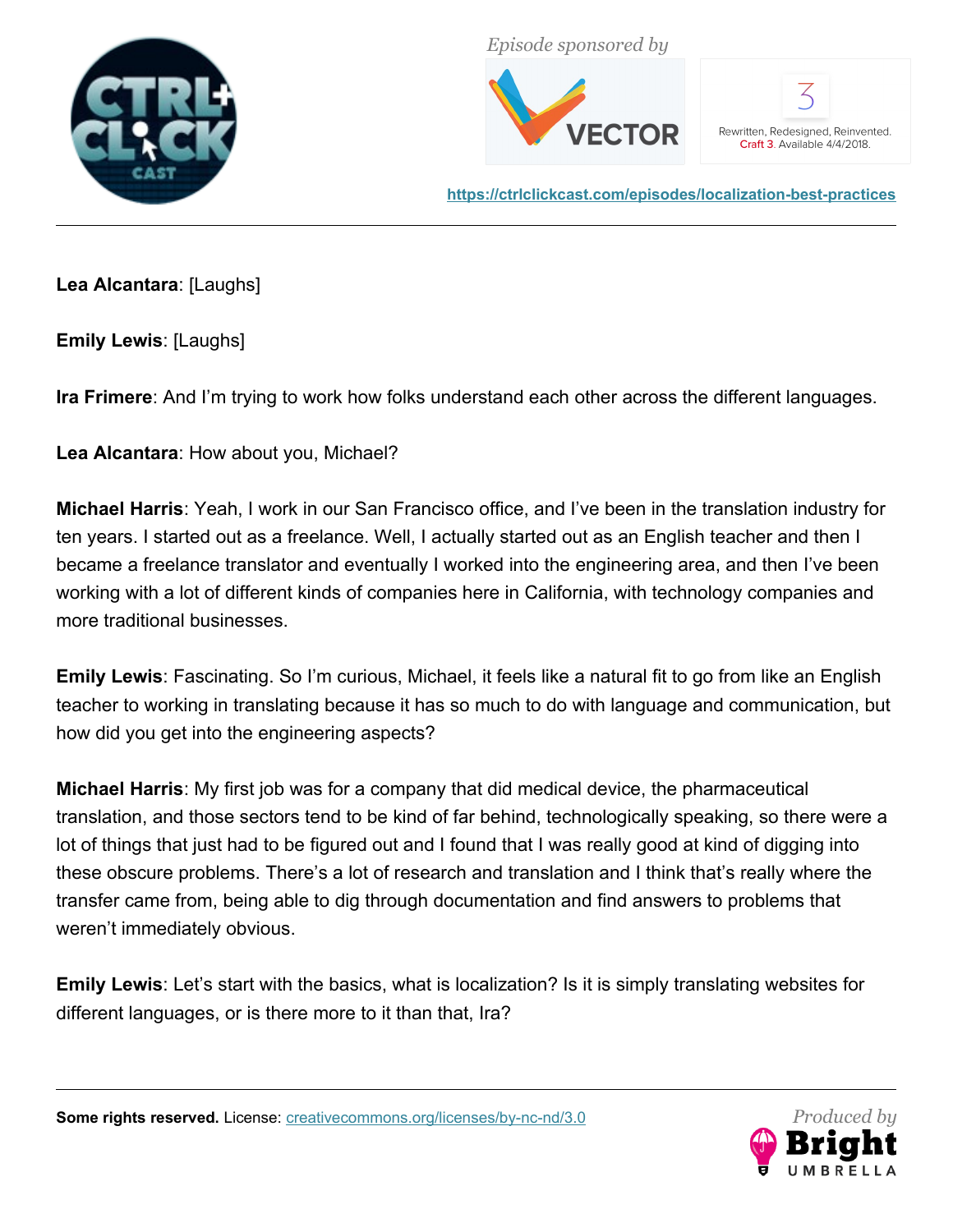



Rewritten, Redesigned, Reinvented. Craft 3. Available 4/4/2018.

**<https://ctrlclickcast.com/episodes/localization-best-practices>**

**Ira Frimere**: That's a great question because I had the same exact thoughts, and it's little bit different than Michael, I was completely new to localization, so I had no experience prior to joining Acclaro, and I think on my interview, the first question I asked our CEO was, "Why does anyone needs human translators? Can't you just use Google Translate or Microsoft Translate?"

## **Emily Lewis**: [Agrees]

**Ira Frimere**: And looking back on that question two years ago, I can't believe I asked it, but I think also many other folks like me who didn't understand the nuances of localization and translation have the same question. So I think what opened my eyes was trying to go to a website that was professionally translated in a foreign language that I didn't speak and then trying to translate it to English and read that, and then you realize where the automated translation can help and where it really can't. So that's where I learned it's not about translating the words, but it's about translating the message and translating the intent and the context.

## **Lea Alcantara**: [Agrees]

**Ira Frimere**: And so that was kind of the big wake-up call for me and then there's a lot of different semantics between translation versus localization, but for me, the localization aspect then comes into play when you really need to change a message for cultural reasons.

## **Lea Alcantara**: [Agrees]

**Ira Frimere**: So something that means one thing in the US might mean something else overseas, and that's where of the human translation benefits really come into play as well because you have to understand what make sense in different markets.

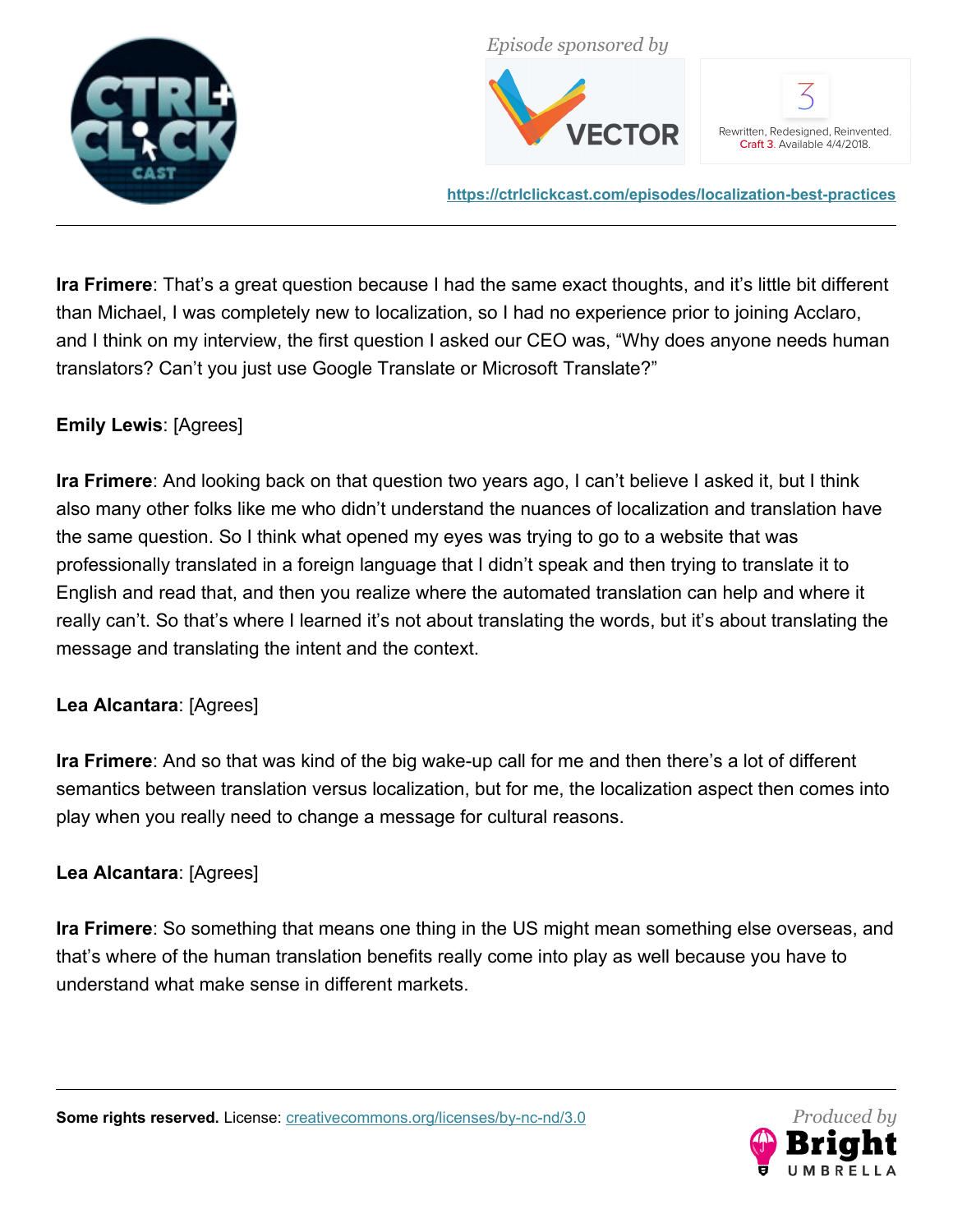



Rewritten, Redesigned, Reinvented. Craft 3. Available 4/4/2018.

**<https://ctrlclickcast.com/episodes/localization-best-practices>**

**Lea Alcantara**: So how about you, Michael, is there any development or nuances to localization that people need to know?

**Michael Harris**: Yeah, I think that there are a lot of details around making your app work in multiple locales, so there are, say, like date format, how you show your decimal separators.

## **Lea Alcantara**: Right.

**Michael Harris**: There are a lot of little things like that that are very different between countries, and I think a lot of people take them for granted. Currency format is another big one. Everyone writes this differently, so you need to make sure that your application is ready to support a lot of different cases and things that you might consider to be very basic and you might just take for granted would work everywhere.

There are also, as Ira said, a lot of considerations around making sure that your content will be interpreted the way you want it to be in your target market. Not every message is going to be understood the same way, and not all of your choices around things like tone will be received the same way. We may, in America, like to have a very informal tone in some of our marketing communications, but that can off very badly in other cultures. So there is an adaptation aspect as well that's very important.

**Emily Lewis**: Is that the biggest misconception you think about localizing for the web, that it's simply translating words as opposed to what you described, which is more about message and tone?

**Michael Harris**: Yeah, I think the biggest misconception you actually see more has to do with the people. I think a lot of people do actually, on some level, understand those problems. I think the misconception that often comes about is that people think that simply having some proficiency in another language or having a group of people who are willing to translate means that you have a

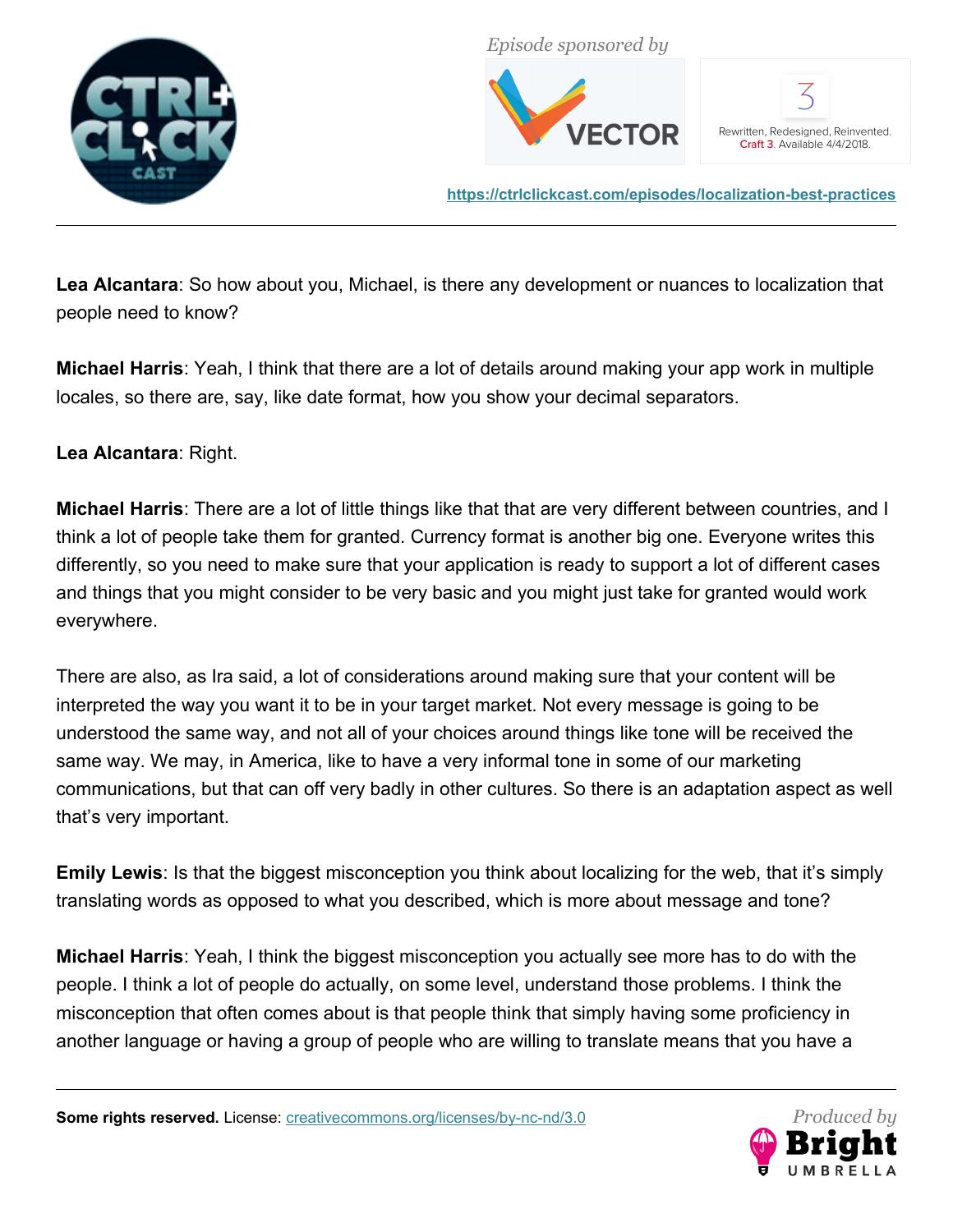



Rewritten, Redesigned, Reinvented. Craft 3. Available 4/4/2018.

**<https://ctrlclickcast.com/episodes/localization-best-practices>**

qualified pool of translators. So I think there's been a trend over the last ten years since Facebook had their crowdsourcing effort to try and find ways to do community-driven localization or crowdsourcing rather than using qualified professional translators.

## **Emily Lewis**: [Agrees]

**Michael Harris**: And that does work in some cases, but we're seeing increasingly that this has become like a new stepping stone to your localization maturity, like companies are increasingly having this period where they use crowdsourcing, inexperienced translators, and they end up with really bad quality and then they have to find a way to work past that.

## **Emily Lewis**: [Agrees]

**Michael Harris**: So I think that, yeah, there's a tendency to disregard the value of a well-trained professional translator.

**Ira Frimere**: The other thing I would add that I've seen, too, is also for companies looking to translate their website is to make sure they have clear ROI business models in place to determine whether or not investing in a language makes sense or not.

## **Emily Lewis**: Right.

**Ira Frimere**: I think where I've seen a little bit of immaturity, so to speak, just in terms of saying, "Okay, if we're going to pay a significant amount of money for good quality translation, how can we benchmark and determine if that was successful as opposed to just running it through machine translation and getting, let's say, poor quality or using crowdsourced translators?" And maybe in some instances for certain markets, as a company, you may say, "Hey, it just has to be good enough. It just has to hit a checkmark somewhere and say that we have it." But if it's going to have an impact

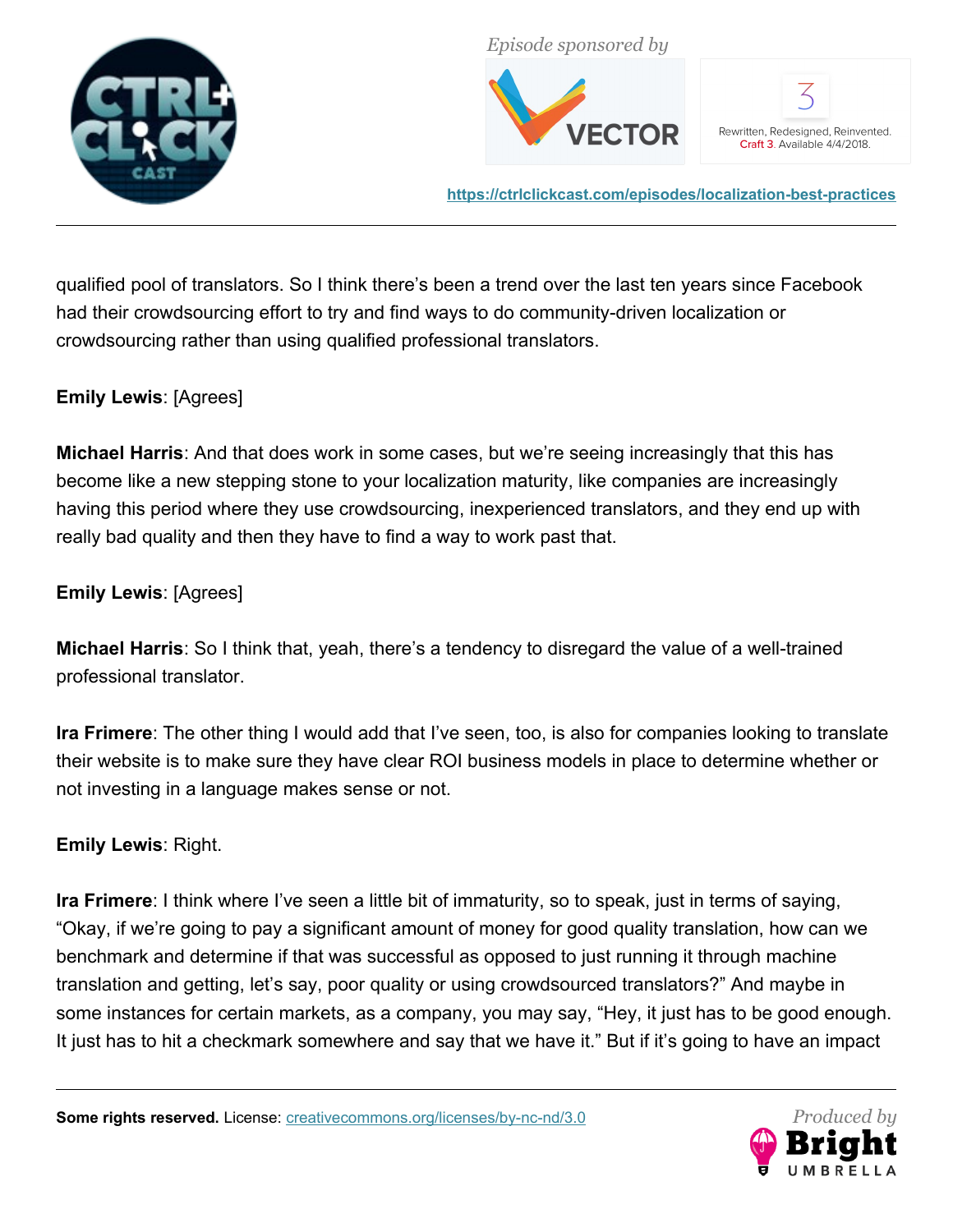



Rewritten, Redesigned, Reinvented. Craft 3. Available 4/4/2018.

**<https://ctrlclickcast.com/episodes/localization-best-practices>**

on your business by selling more in a certain region or drumming up more leads, then understand what those success metrics are and study them and try to correlate them to your investment.

## **Lea Alcantara**: [Agrees]

## *Timestamp: 00:10:09*

**Emily Lewis**: So could you talk about that a little bit more because I'm not that familiar with it, but what you're starting to talk about really rings familiar in terms of when we're just talking to a client about what CMS they should invest in, and that we get to understand like what their business goals are, what their staff like operations need to be.

## **Lea Alcantara**: [Agrees]

**Emily Lewis**: So what that does look like when you're working with an organization who wants to invest in localization, but you need to tie it to goals? What are those conversations look like?

**Ira Frimere**: Oh, I might go into more of the technical details, but again, being relatively new to localization, I was kind of floored with how many CMSs are out there. So obviously, you have the WordPress and the Drupals so that they have names, but then you have Kenticos and Joomlas and Adobe Experience Manager and a wonderful up and coming CMS in Craft, so there are just so many choices. It is really difficult to figure out what the right solution is, and I think localization is not the only criteria you need to value, but it should be a really important one if you believe that at some point you want to bring your website and your apps that are built on the CMS and you want to go global, then knowing that that CMS is friendly for localization, to me is an important criteria that should go into the mix.

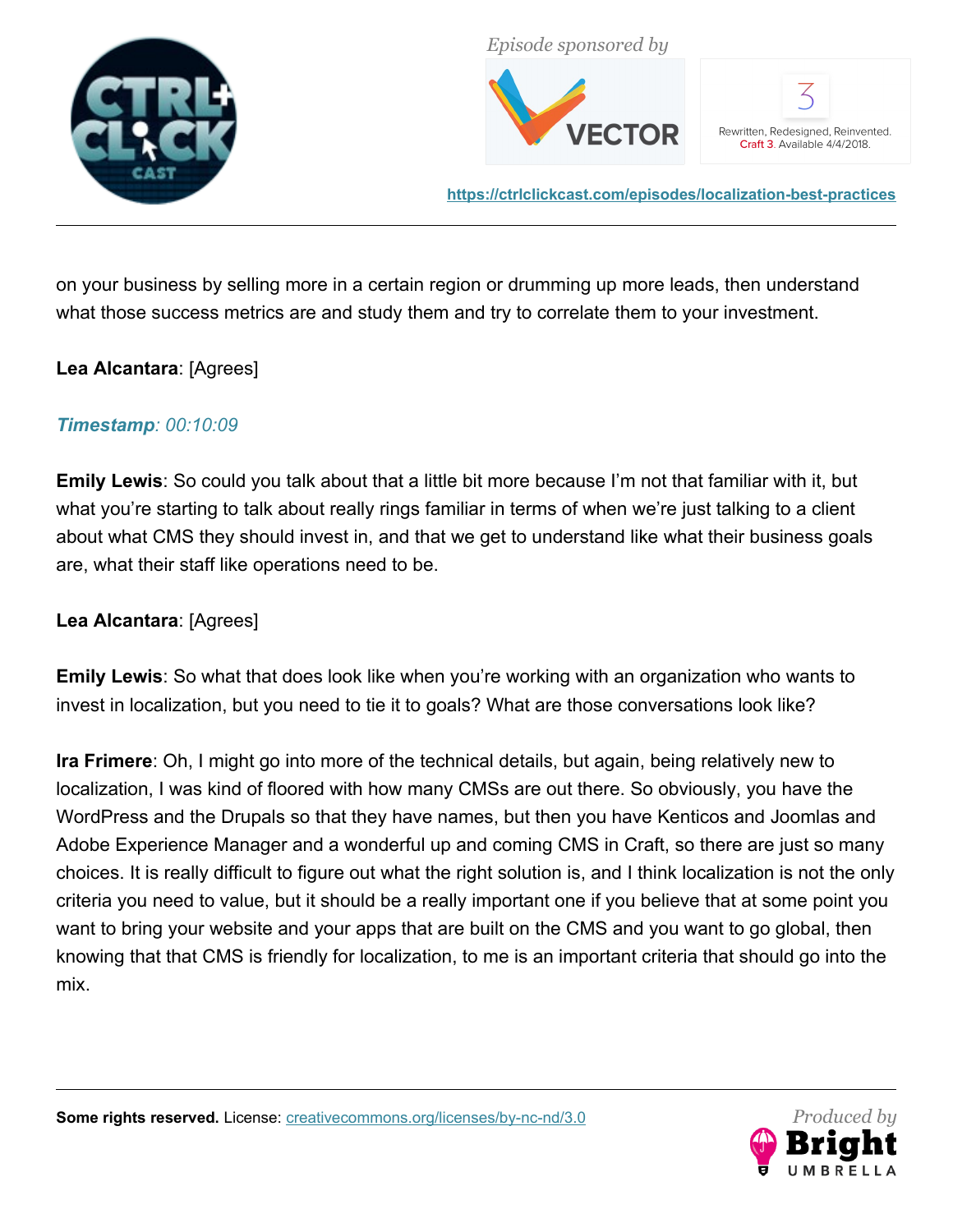



Rewritten, Redesigned, Reinvented. Craft 3. Available 4/4/2018.

**<https://ctrlclickcast.com/episodes/localization-best-practices>**

**Emily Lewis**: Oh, so when you're talking to an organization that's going to invest in localization, you're not just talking about the translation itself and establishing what those benchmarks are, you're also talking about software like a CMS, too.

**Ira Frimere**: Yes, many times we do have prospects come to us and say, "Hey, we're considering a new CMS. Do you have recommendations?"

# **Emily Lewis**: [Agrees]

**Ira Frimere**: And many times, probably even more so, companies are coming to us with an existing CMS and then they're just oftentimes trying to retrofit localization, so that's why we sometimes learn the hard way and had to work with enterprise customers trying to figure out how to export content and import content to different languages, how to configure for the multilingual websites, how to set up the URL structures and different variables, and so through those lessons learned, any customers who come to us and ask for the help on something, a new CMS, we know the right types of so gotchas and pointers to give them to help them with their overall selection.

**Lea Alcantara**: So what are those gotchas, Michael? I think you probably would have the better perspective.

**Michael Harris**: Oh, I think the biggest gotcha is just selecting a CMS that doesn't have any support translation.

**Emily Lewis**: [Agrees]

**Lea Alcantara**: Right.

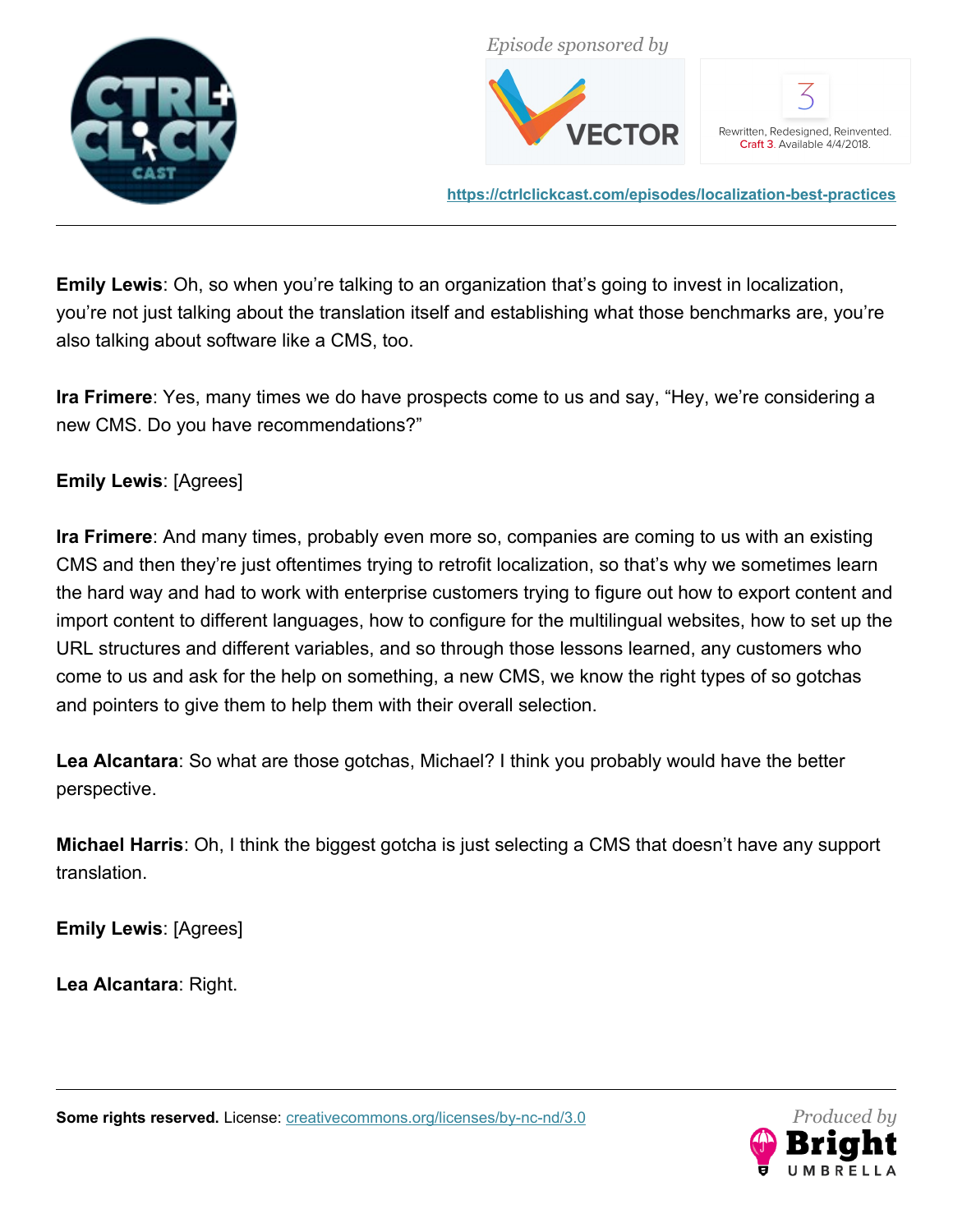



Rewritten, Redesigned, Reinvented. Craft 3. Available 4/4/2018.

**<https://ctrlclickcast.com/episodes/localization-best-practices>**

**Michael Harris**: I'd say the best thing you want to see in a CMS is, in addition to just being able to support content in multiple languages, that it can actually export that content so that you can get it to a provider.

## **Emily Lewis**: [Agrees]

**Michael Harris**: There's a lot. I'm shocked actually at how many CMSs support some level of translation without having any way to get the content out and back in, and that's really important just for efficiency. If you're working with a language service provider, there are a lot of tools that we use that can ensure that your content is consistent, that your glossary terms and your intellectual property is being handled correctly, and all of that goes out the window if we're not able to get the content out of the management system.

**Emily Lewis**: [Agrees]

## **Lea Alcantara**: [Agrees]

**Michael Harris**: So we find that some of the bigger systems, Drupal and WordPress, support this very well. Some systems, not so much, and we always will do a bit of digging to make sure that what they're using or what we're recommending isn't going to lead to more work copy pasting or having to do crazy work around.

**Emily Lewis**: [Agrees]

**Lea Alcantara**: Right.

**Michael Harris**: Yeah.

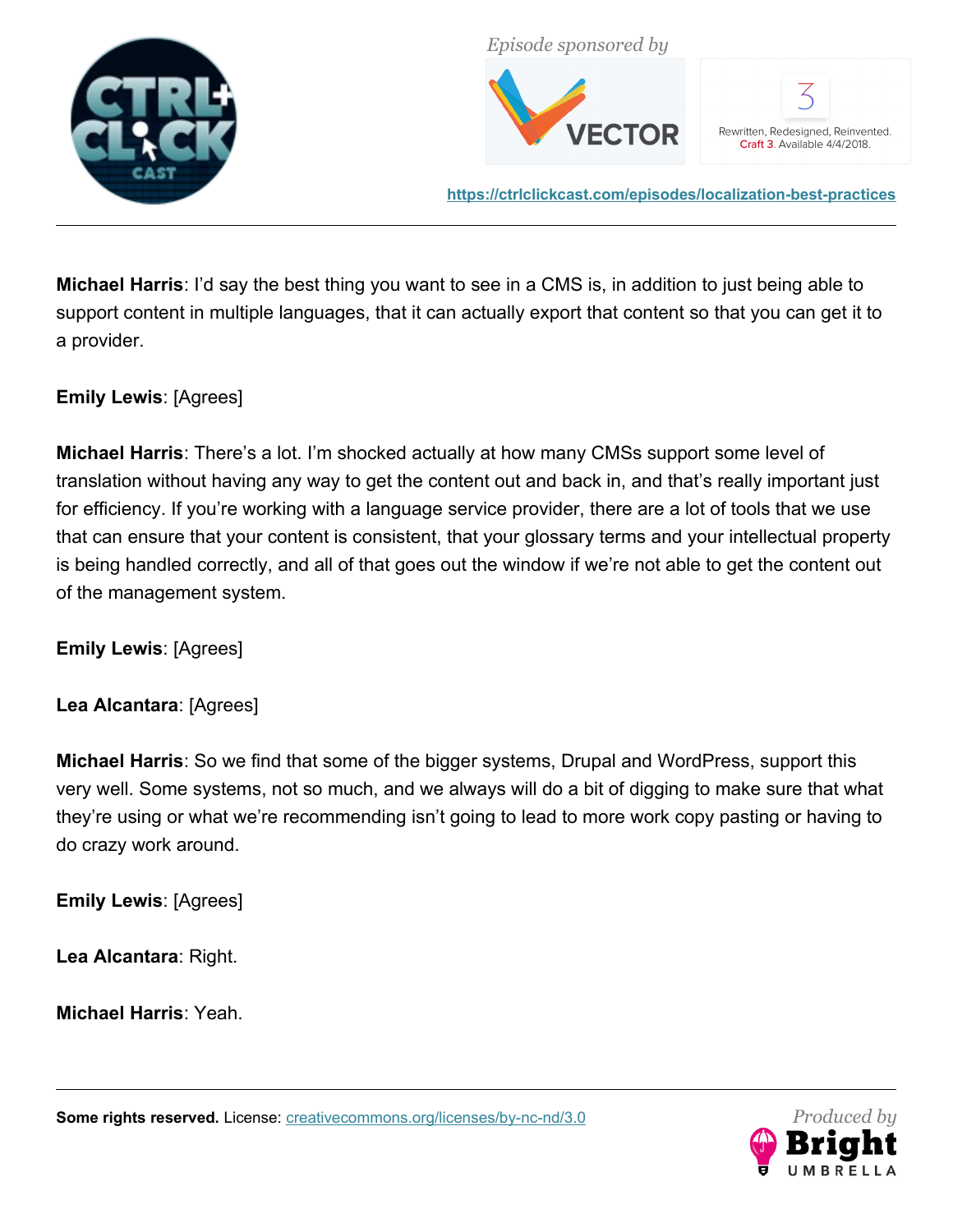



Rewritten, Redesigned, Reinvented. Craft 3. Available 4/4/2018.

**<https://ctrlclickcast.com/episodes/localization-best-practices>**

**Ira Frimere**: Yeah, so our philosophy to help our clients in the most efficient manner is saying, "Well, if you're working in your CMS on a daily basis, isn't that the place where you want to order translations from and review initial draft translations we provide to you, get feedback and then receive the final translations and quickly publish," and that's pretty straightforward. That's something that all of our website translation customers want to do.

# **Emily Lewis**: [Agrees]

**Ira Frimere**: And so like Mike said, some of the bigger CMSs like WordPress and Drupal have been fortunate enough to have some sophisticated really nice plugins; [WPML](https://wpml.org/) for WordPress, [TMGMT](https://www.drupal.org/project/tmgmt) for Drupal, that have enabled growing on top of the native functionality in the CMS to make it even more easier for multilingual, especially when it comes to involving professional human translators in the most efficient way, as Mike said, so that we can use our tools.

## **Emily Lewis**: [Agrees]

**Ira Frimere**: And it really is all about getting that content out and then getting the translated content back in in the most seamless fashion that allows language service providers like ourselves or even freelance translators with a way, a safe way, that we can essentially do the translations more without having to be logged into your CMS's back end, or log into a customer's CMS's back end and doing a bunch of inefficient copy paste.

**Emily Lewis**: Yeah. That was what I was just about to ask you, if what you were describing was that you had to log into their CMS and work with that, so you're working with your tools most efficiently and then the clients hopefully has a CMS that can import and export easily that content from your tools so that they use their tools that they're efficient with. Is that right?

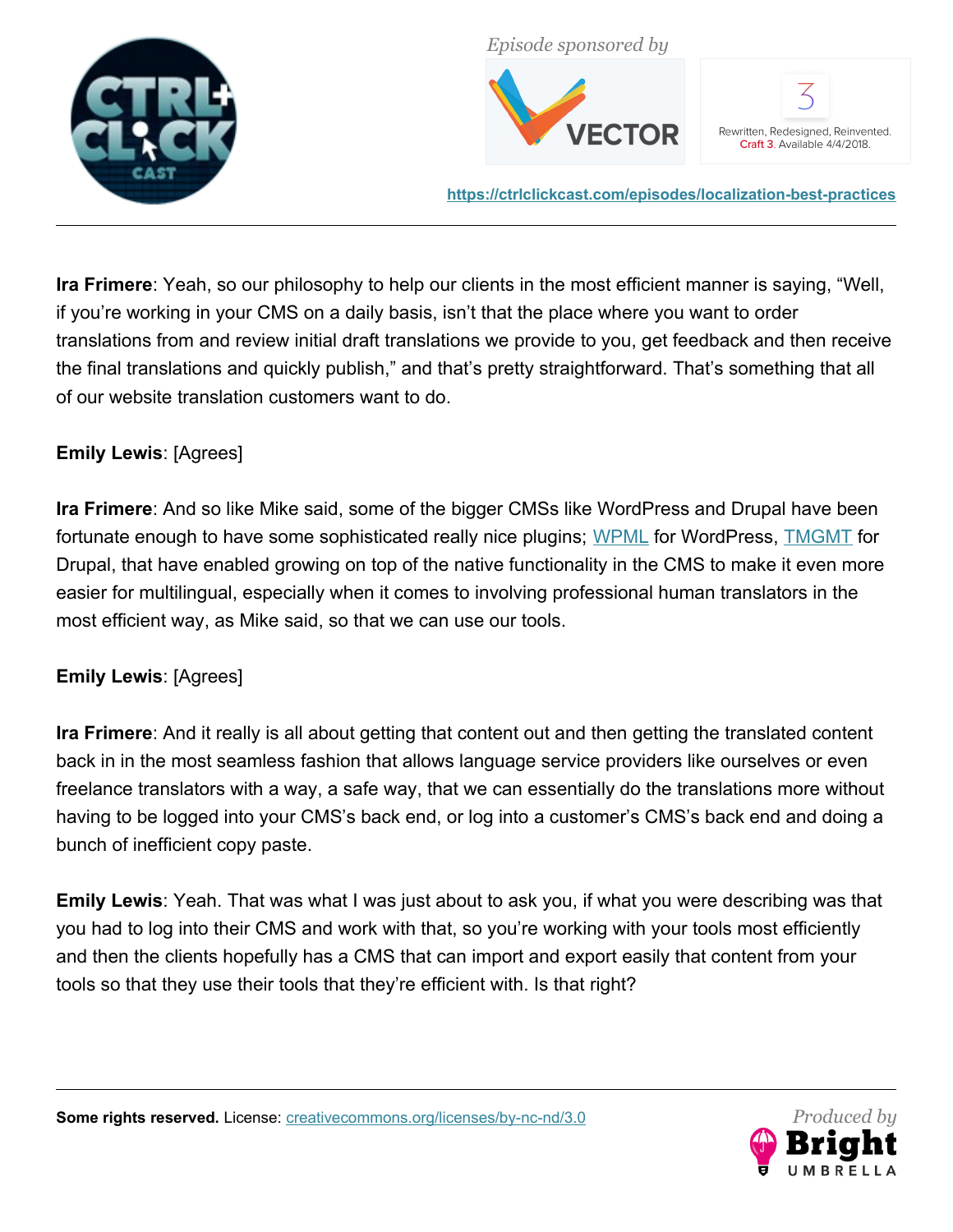



Rewritten, Redesigned, Reinvented. Craft 3. Available 4/4/2018.

**<https://ctrlclickcast.com/episodes/localization-best-practices>**

**Michael Harris**: Yeah, and I think something that's really, really interesting about this is that from where we are, if the client gets into this position where they need to be copy pasting, that problem doesn't usually end up falling on us. Usually, it's the client who is the one who ends up having to do all of the copying and pasting.

**Emily Lewis**: [Agrees]

**Lea Alcantara**: [Agrees]

**Michael Harris**: So I think it's even that much more important if you're in a case where you can't push it off your position under.

**Emily Lewis**: [Agrees]

**Lea Alcantara**: [Laughs]

**Ira Frimere**: Yeah, and the plugins have matured to a point so the vision is definitely you're an enterprise customer, you've installed the multilingual plugin, you'd connect via the Acclaro or for us, our Translation Service Provider's API or connected to the plugin, and then you as a customer just select content, send to us, tell us what languages you need to translated in, we do the translation, send it back to you, and we never have to log into your CMS, and that's the vision.

**Emily Lewis**: That's nice.

**Ira Frimere**: But to be entirely honest, yeah, we're not there yet as an industry.

**Lea Alcantara**: Right.

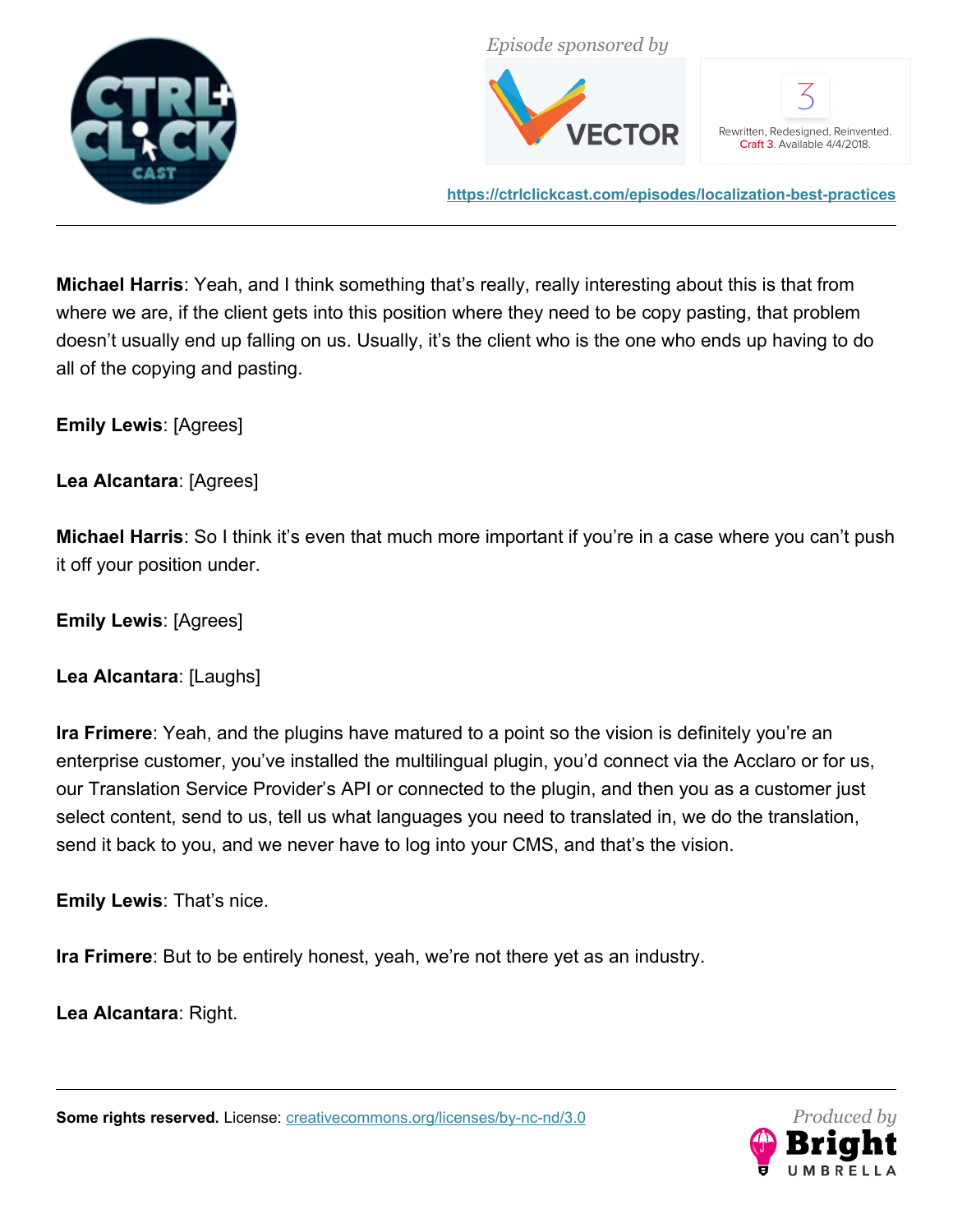



Rewritten, Redesigned, Reinvented. Craft 3. Available 4/4/2018.

**<https://ctrlclickcast.com/episodes/localization-best-practices>**

**Ira Frimere**: Just because all the CMSs are so completely unique from each other, especially with the extreme plethora of third-party added plugins that create additional kind of complexities.

**Emily Lewis**: Complications.

**Ira Frimere**: Yeah, right.

**Emily Lewis**: [Agrees]

**Ira Frimere**: So if you're using a certain plugin that has a form, well, how do you get that text in that form translated in an easy way? But the vision is definitely there, and we are getting closer. What we find is oftentimes with newer customers, we might need to log in with them to a staging site in the beginning and then once we get everything set up, then we're really not logging in at all and then we can get that initial vision into a reality. It's not a plug and play and power and start.

**Emily Lewis**: And I know, Ira, you mentioned that you are, at least compared to Michael, a little bit newer to the industry, but from your perspective, especially involved with the product direction, do you feel like that vision that you're describing where we're not quite there, but the vision is there. Is that's what's really changed about localization over the years, that there's now kind of cohesive idea of the direction that that the technology needs to go. Whereas it feels like when we talked about it before, I don't think we even discussed this concept of the workflow between the translation service and the organization that needs the localization and it really was just cutting and pasting and working very manually.

**Ira Frimere**: I mean, I think even in just the two years that I've been involved, I have seen its active development in those creating plugins and connectors for the LSPs (Language Service Providers), so I think the LSP industry is pushing very hard, realizing that if we want to continue to get business in translating websites, we need to make it easier for enterprise customers to do so, and if it's a real

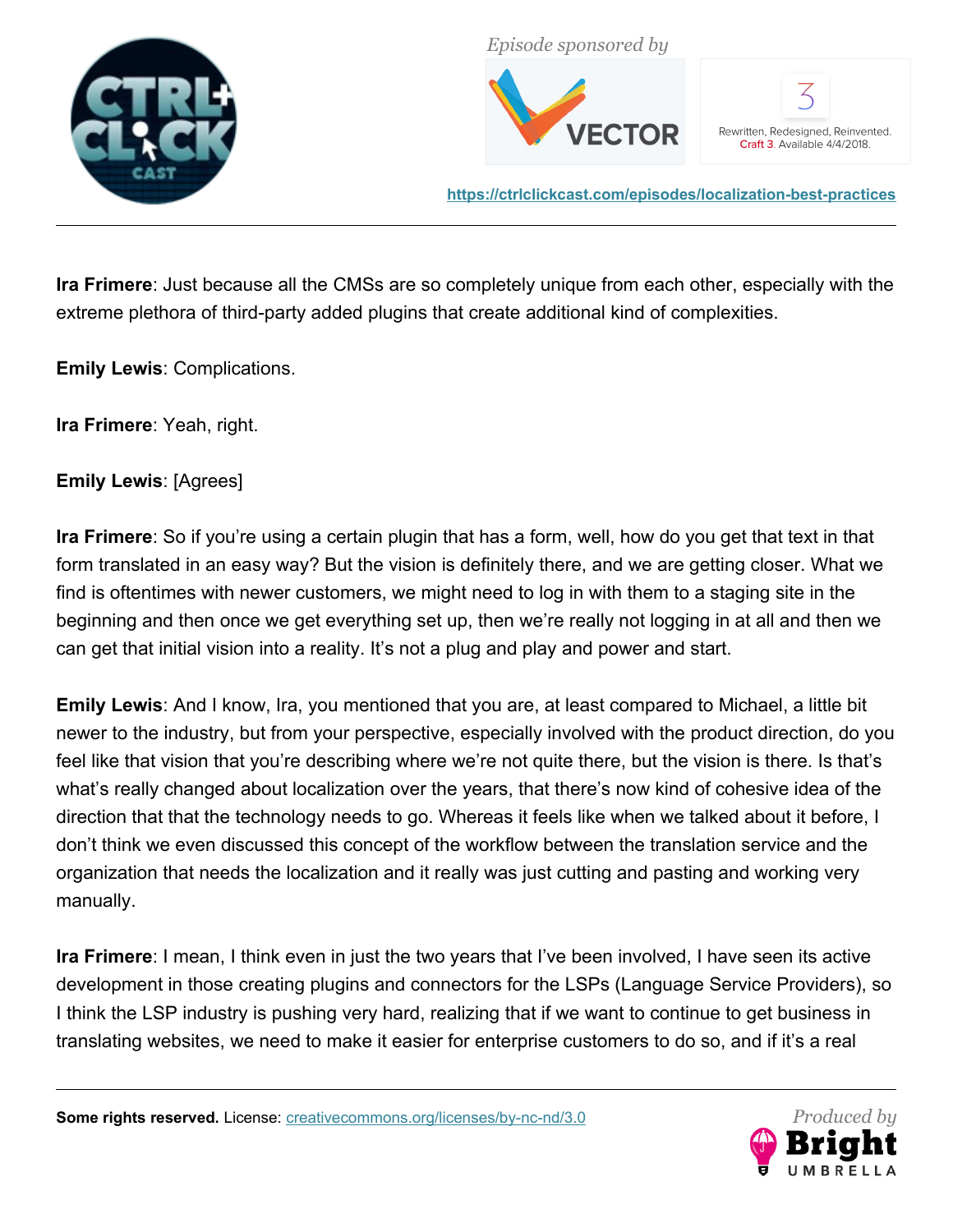



Rewritten, Redesigned, Reinvented. Craft 3. Available 4/4/2018.

**<https://ctrlclickcast.com/episodes/localization-best-practices>**

headache for them, they're just going to try to figure out whatever is the easiest path that may not include LSPs. So I'm definitely seeing a push from the LSPs. I'm also seeing a push from the CMS vendors as well because for the larger enterprise customers that are going to pay more for the website development and the CMS maintenance and the CMS features, they are going to be looking for localization capabilities as well. So I've definitely seen some improvements over that past two years and I'm excited about the continuing improvements that will be coming.

**Emily Lewis**: You know, I want to ask Michael about the development evolution, but I'm curious, Ira, if you could touch on it. Do you see any changes with especially like enterprise organizations wanting more localization than they have in the past? Is there a business need that's driving this?

**Ira Frimere**: Let us backtrack. I think what we've talked about earlier, which is some enterprises have to go, let's say, global for legal reasons, and then the other enterprises, it's about understanding their opportunity costs and opportunity potential in going to those different markets.

# **Emily Lewis**: [Agrees]

**Ira Frimere**: What I've seen with some of our customers who may be starting with one or two languages, when they realized working with an LSP such as ourselves, we're not about translating your words on your website in the different regions, but we're about helping you be successful in a different market that you choose to operate with all of your content.

# **Emily Lewis**: [Agrees]

# *Timestamp: 00:20:13*

**Ira Frimere**: I think when they realize, yeah, it's more expensive than if I just found a freelance translator on the web somewhere or tried to get volunteers in my company across different markets to

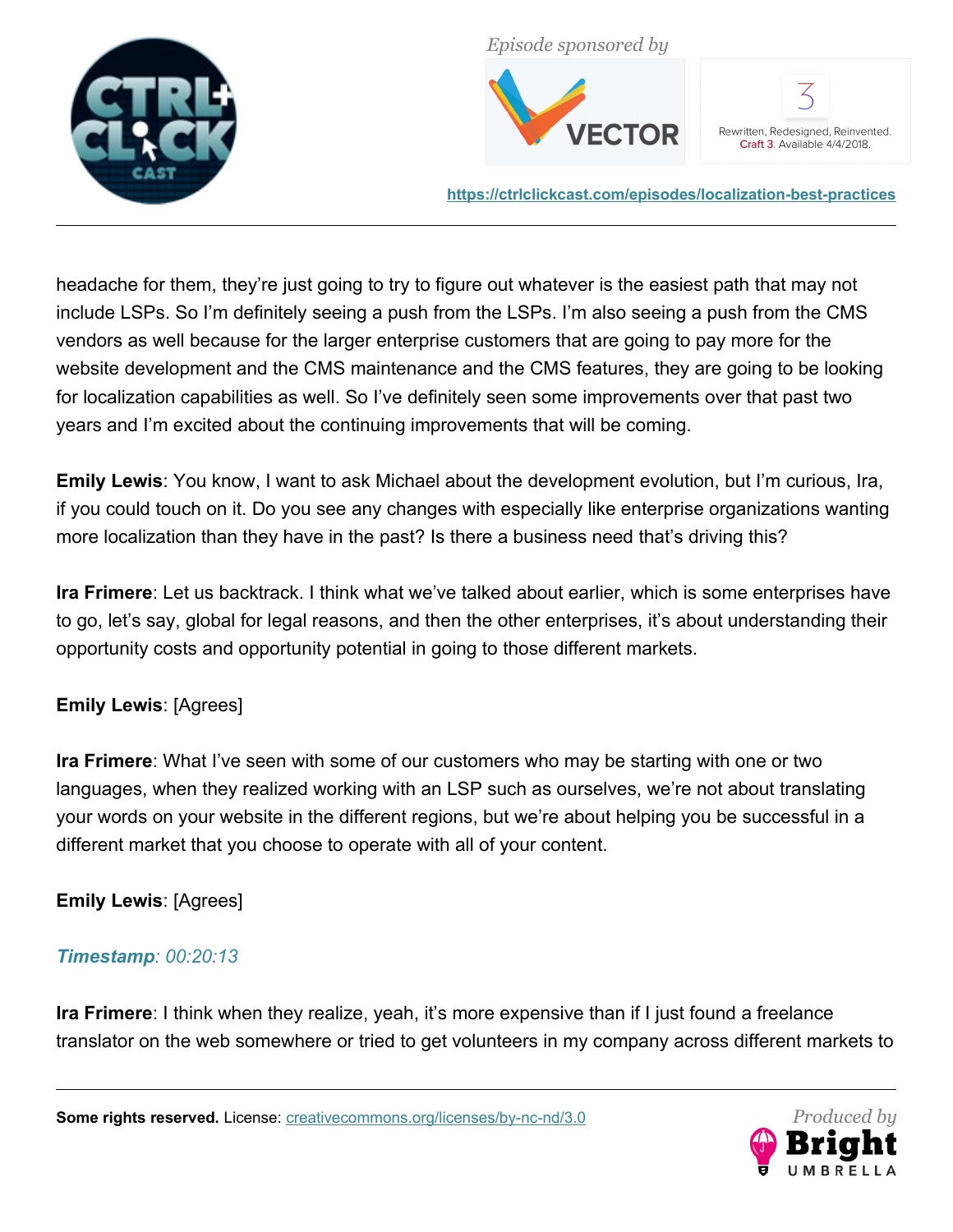



Rewritten, Redesigned, Reinvented. Craft 3. Available 4/4/2018.

**<https://ctrlclickcast.com/episodes/localization-best-practices>**

translate, there is added cost in dealing with a professional LSP, but when we kind of remove the headache through them of having to manage it and we can show them how quickly they can A/B test in different markets to determine what messaging works, then I think we have seen some increased business from that, and it's really about creating a hybrid also where we're not viewing machine translation as the enemy of our business, but we're viewing it as a productivity enhancement.

# **Emily Lewis**: [Agrees]

## **Lea Alcantara**: [Agrees]

**Ira Frimere**: So it's not really humans versus machines, but it's humans empowered with machines so that allows us to do things better and faster and more efficiently.

**Michael Harris**: Yeah, and just talking about the volume of people looking for more translation, I think what's really happening over the last ten years or so is that the amount of content that come to me, that we are producing that could be translated has really gone up, particularly contents that's being produced by user or knowledge-based content, things like that. So services like machine translation, I think where we are right now, kind of to what Ira said, they're not exactly replacing the human side, but they're making it possible to process a lot more of that content because if you were to handle all of your user-generated content or all of your knowledge base at the same price point that you do use for your core documentation, you could just never afford to do it.

**Emily Lewis**: Yeah, you're right.

**Michael Harris**: So the machine translation gives you a way to do a good enough job and get more of that content out there maybe at a lower, but still acceptable level of quality.

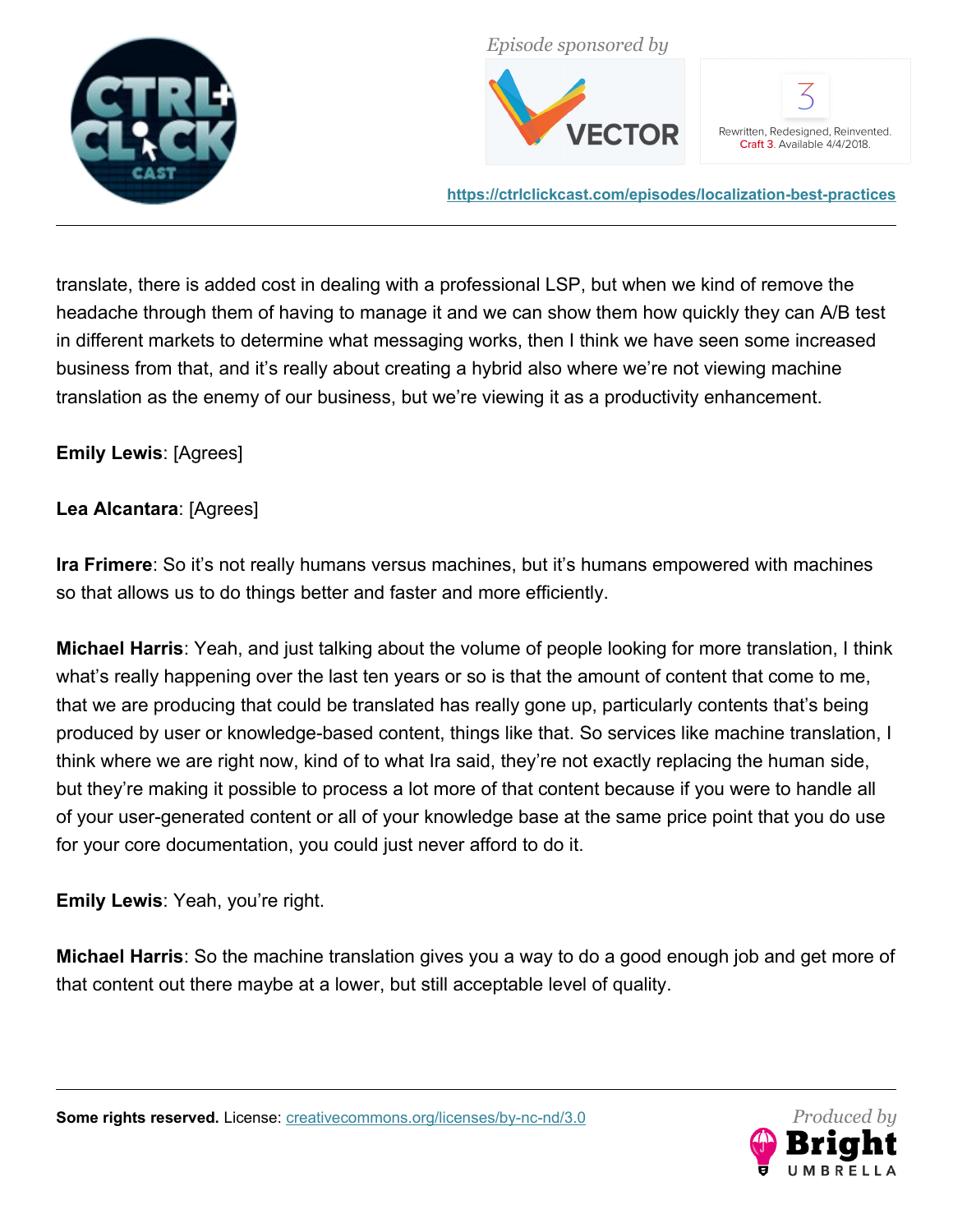



Rewritten, Redesigned, Reinvented. Craft 3. Available 4/4/2018.

**<https://ctrlclickcast.com/episodes/localization-best-practices>**

**Lea Alcantara**: So I'm just curious about how that balance between machine-generated content and human-curated content is met when you're trying to develop for a site, like is this more really a workflow situation or is there a development solution?

**Michael Harris**: Well, when I started in the industry, I'd say that localization still is you had the feeling a lot of times that it was an afterthought, that the application hadn't been planned with localization in mind and there was going to be a lot technical debt that had to be cleared to do it.

# **Lea Alcantara**: [Agrees]

**Michael Harris**: With all of the advances we've had, particularly in open source software, over the last ten years, I think that the development aspects of localization have become much clearer and much better defined. All of the major frameworks that we see commonly used now actually support internationalization and localization database. So if you're working with Node or Rails or Django, any of those frameworks have built-in localization functionalities that work really, really well. So I think that some of the development aspects of localization have gotten a lot simpler in your kind of standard web apps and things like that.

## **Lea Alcantara**: [Agrees]

**Michael Harris**: The question of what the mix of human to machine translation should be is really more I think a business problem.

**Emily Lewis**: [Agrees]

**Lea Alcantara**: Okay.

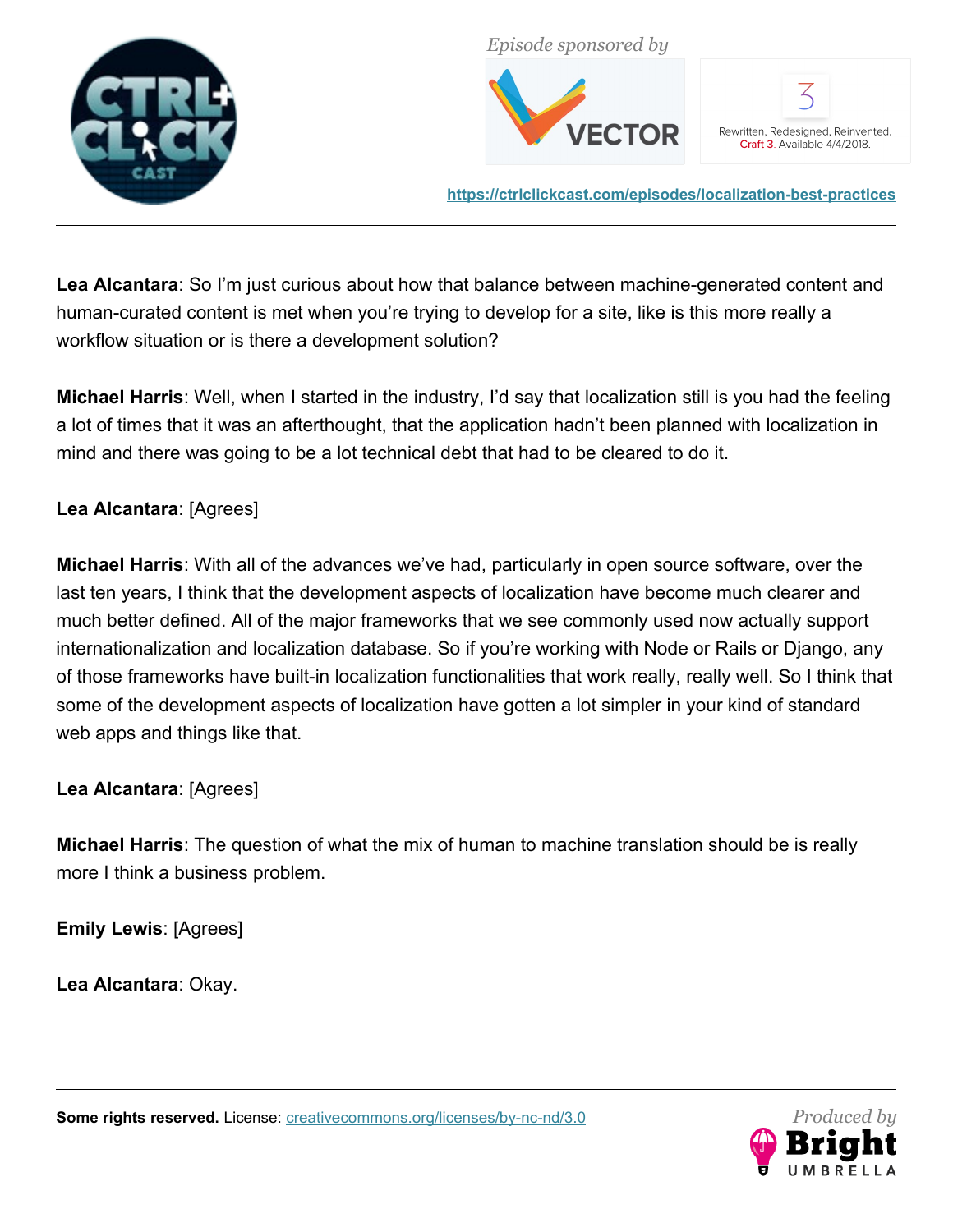



Rewritten, Redesigned, Reinvented. Craft 3. Available 4/4/2018.

**<https://ctrlclickcast.com/episodes/localization-best-practices>**

**Michael Harris**: So you're going to want to use high-quality human translation for your software obviously, like you want to make sure that you have a translator who understands what your software is doing and what it looks like on the screen and what really needs to be communicated to the user.

The documentation as well is generally going to need a human translator, but when you start getting into things like knowledge-based articles or maybe if you're producing a lot of blog posts or things like that, you may want to triage that content and say, "You know, here we have a question that was asked in this market, and this looks like it will be really useful in other markets even if it hasn't come up yet, so how do we make sure that that's available?"

And generally, a lot of the contents that you end up looking at from machine translation might not be in the core application. It's more likely to be in something like ZenDesk or your Jira service desk or whatever you're using to collect that information from your user. So it's a little bit different from just the normal development question.

**Ira Frimere**: I would just add to that, I think for our customers who do have mature processes in place to understand the success of their content, how much is being read, how long folks are on sites for, they can always order additional enhancements.

So for instance, if you have a blog post and you want to try it out in fifteen different languages, maybe the top five most spoken languages, you want to immediately pay for human translation, but for the other ten, you can just do some machine translation, and ideally you'll use, let's say, customized engine, your language service provider would manage this so it would be better than what comes out of just the native web because it will have your consistent terms and guidelines, but it will be really inexpensive to roll out, and then if you're measuring the readership, you can just say like, "Hey, maybe in this market we're getting high volume of clicks, but then people are just dropping right away." So you know you have, let's us say, a catchy headline, but the content isn't well written, so what you can do is just turn a lever and up the quality.

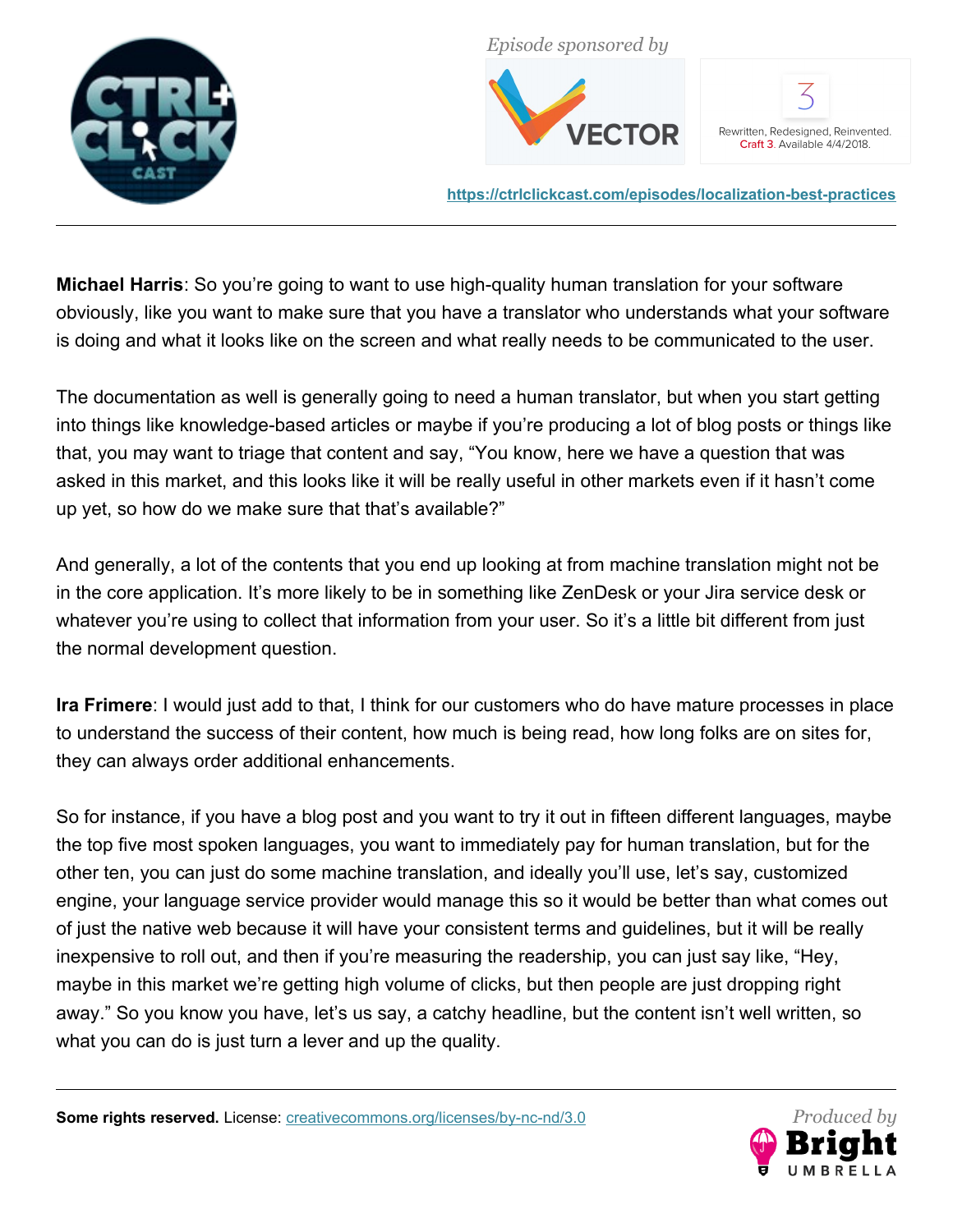



Rewritten, Redesigned, Reinvented. Craft 3. Available 4/4/2018.

**<https://ctrlclickcast.com/episodes/localization-best-practices>**

# **Emily Lewis**: [Agrees]

**Ira Frimere**: So maybe there are some opportunities there again that would leverage the gist of what the machine can put out with a quick turnaround to enhance based upon readership of.

**Emily Lewis**: So Ira, you had mentioned right there using a machine that has been customized for your own terms and phrases, can you describe that a little bit more? That's totally different than something like just dropping in like a Google Translate plugin, right?

**Ira Frimere**: Exactly. You know, Mike will be able to better explain all the terms here, but from a highlevel business perspective, when you're working with a language service provider such as us, we store what's called translation memory, and what that is, it's everything we've ever translated for you, we keep in a database across the different languages.

## **Emily Lewis**: Oh.

**Ira Frimere**: Also, in that memory, we keep track of your glossary and style guidelines. So for, let's say, you're going into five different languages and you'll say, "So these five languages, these are the specific terms I always want to be translated this way."

So we keep track of all that information in this high-level translation memory and you can use those memories to train machine translation so that it follows those rules as well, thus increasing the quality when the translation occurs, and that is oftentimes significantly better than what you will you get from just dropping it in to a free cloud-based solution. The other thing is if your content is proprietary secret in any way and you don't want to just put it into Google Translate's open to everyone world, then the custom engines are a better way.

**Emily Lewis**: [Agrees]

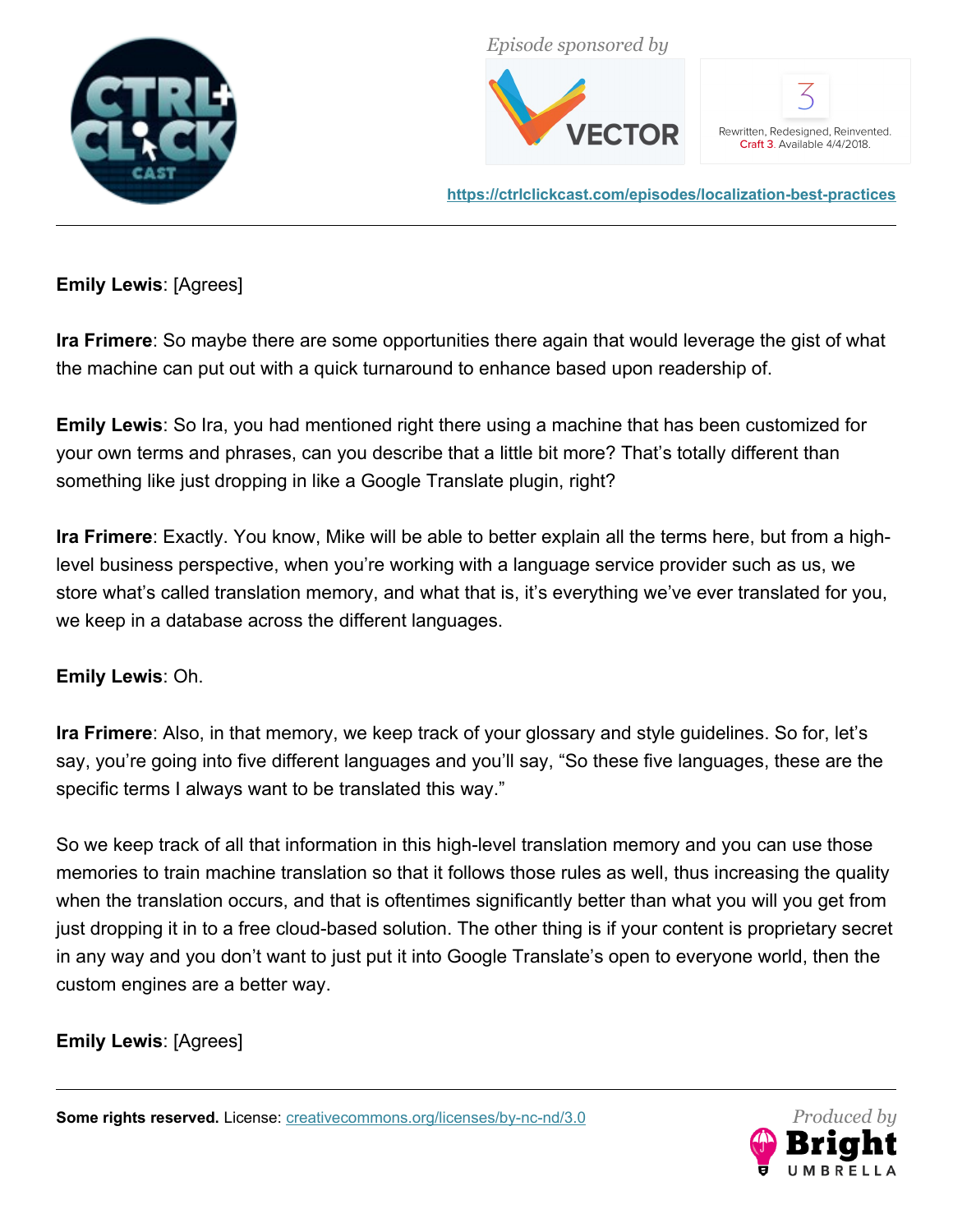



Rewritten, Redesigned, Reinvented. Craft 3. Available 4/4/2018.

**<https://ctrlclickcast.com/episodes/localization-best-practices>**

**Lea Alcantara**: Right.

**Ira Frimere**: There's also a newer technology called Adaptive Machine Translation, which is essentially when a professional translator opens up what we call our [CAT](https://en.wikipedia.org/wiki/Computer-assisted_translation) tools (Computer-aided translation), the memory that exists will provide recommended translations based upon what's in the memory already and then further enhanced with the trained machine engine, thus making the human translator even faster and more productive. So that's all the things kind of what we're looking at and it's all about finding the right content for the customer with their target markets and figuring out what the right level to invest for them is.

**Emily Lewis**: So Michael, in terms of what he was just describing, are you building those tools? Are you integrating with those tools or some kind of combination of both?

**Michael Harris**: We integrate with those tools generally.

**Emily Lewis**: [Agrees]

**Michael Harris**: We have some partners that we work with who provide tools and then there are also like the big players like Google and Microsoft have their own platforms. Obviously, it's pretty difficult to compete with Microsoft or Google if you want to build a machine translation engine.

**Emily Lewis**: Right. [Laughs]

**Michael Harris**: But I think the value that we really try to bring is, understanding when the engines work well, which approaches work well, and how to join those with human post editing to get a good product. It's not always intuitive and a lot of times, we actually have to evaluate multiple engines, like we will look at for a certain content based on the amount of data that we have. We will look at Google Translate or Microsoft Translate or neural versus statistical output and see what gives the best result.

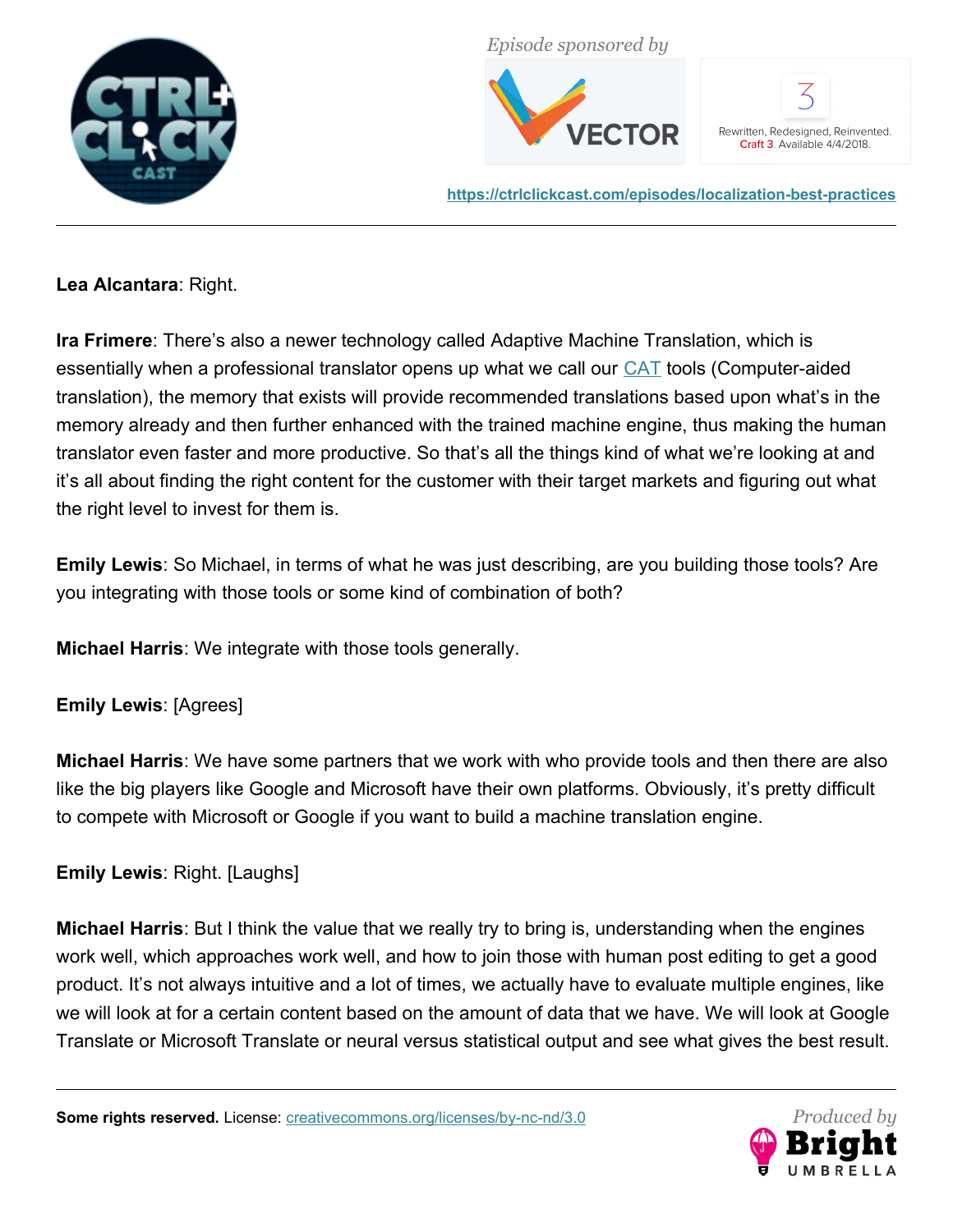



Rewritten, Redesigned, Reinvented. Craft 3. Available 4/4/2018.

**<https://ctrlclickcast.com/episodes/localization-best-practices>**

On top of that, if we're having human post edit, which is where we have translators who go through and look at the machine output and make adjustments to make it more correct or readable, that is not a trivial thing to train people to do.

## **Emily Lewis**: [Agrees]

**Lea Alcantara**: [Agrees]

**Michael Harris**: So you have to establish guidelines. You have to make sure that people aren't over editing, and if you don't control that process, you'll end up just retranslating what the machine is giving you, and if you don't use people who are good enough at it, you will end up letting mistakes fly through. I actually had a case just the other day where we were translating. We used the Google [neural translate](https://en.wikipedia.org/wiki/Google_Neural_Machine_Translation) to do this like product description, and it was originally in Korean and it was for like laundry detergent.

## *Timestamp: 00:30:11*

**Lea Alcantara**: [Agrees]

**Michael Harris**: And the instructions were, you know how to use laundry detergent, right?

**Emily Lewis**: [Agrees]

**Lea Alcantara**: [Laughs]

**Michael Harris**: Like everyone gets it. So the way the translation came out, it made a little mistake in the grammar and the translation came out as like it basically told you to take all the clothes out of the washer and then put them on your body and then start the washing machine.

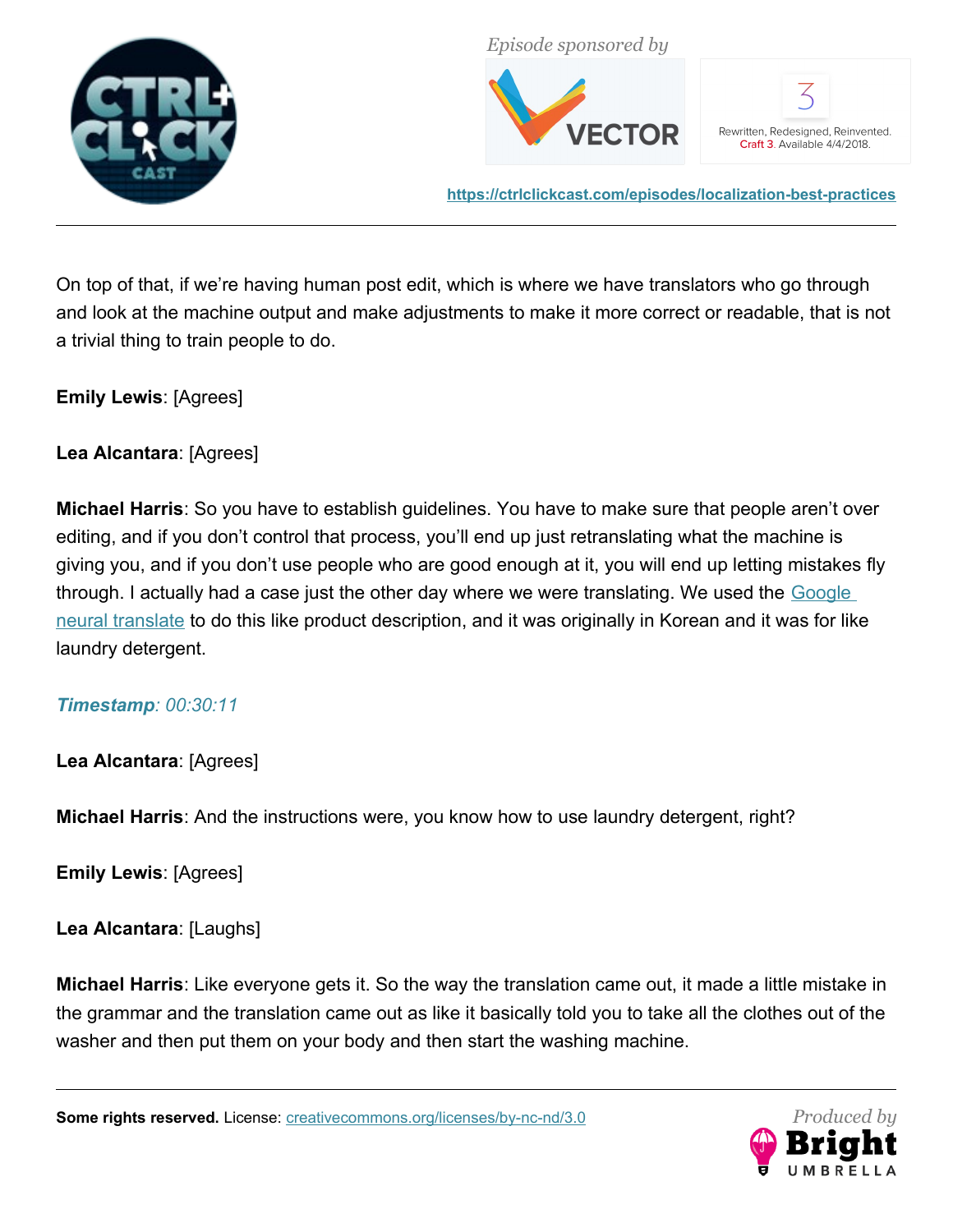



Rewritten, Redesigned, Reinvented. Craft 3. Available 4/4/2018.

**<https://ctrlclickcast.com/episodes/localization-best-practices>**

**Emily Lewis**: [Laughs]

**Lea Alcantara**: [Laughs]

**Michael Harris**: It never said anything about the soap.

**Emily Lewis**: [Laughs]

**Lea Alcantara**: [Laughs]

**Michael Harris**: But this was actually a really small error and without the right training or attention, it would have gone right through.

**Emily Lewis**: [Agrees]

**Michael Harris**: So controlling things like that is really where we add value in the process.

**Emily Lewis**: Yeah. I feel like what you and Ira have described is a really good example of the questions that are going on in today's larger tech industry about the role of machine learning and just letting algorithms go on their own just doesn't solve the problem completely. Humans need to be involved.

**Michael Harris**: Yeah, I think with translation, this has been the challenge for translation over the last few years. I think in some ways, we old school translators have maybe lost the megaphone on our own profession, and there's a lot of hype, there are a lot of new technologies, and these technologies are absolutely amazing and they can really do a lot of things to increase productivity, but your computer at the end of the day doesn't really understand what you're saying.

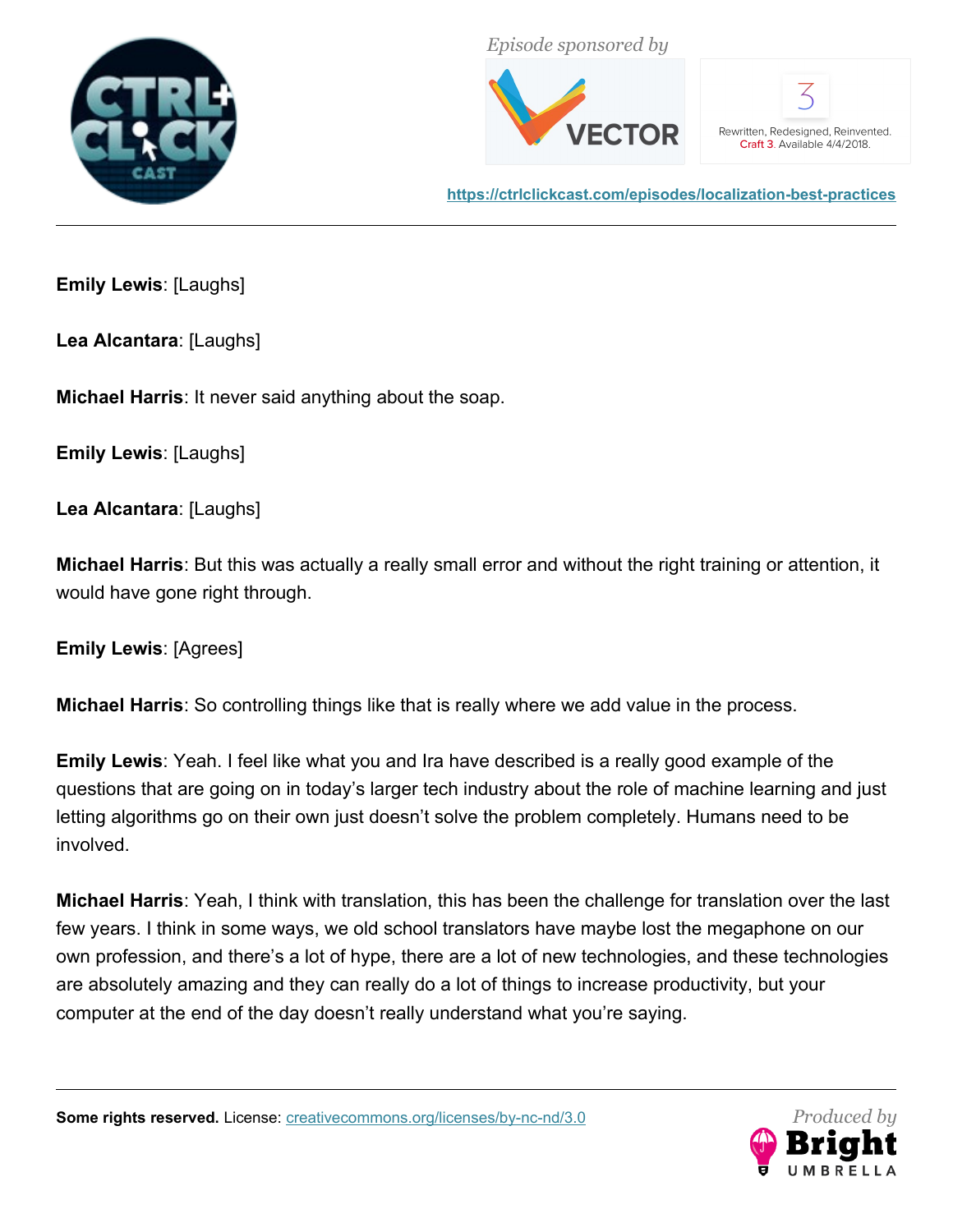



Rewritten, Redesigned, Reinvented. Craft 3. Available 4/4/2018.

**<https://ctrlclickcast.com/episodes/localization-best-practices>**

**Emily Lewis**: [Agrees]

**Lea Alcantara**: Right.

**Michael Harris**: And there is still no replacement for a well-trained, experienced translator looking over the computer's shoulder.

**Ira Frimere**: But I would say for translators, I think the translators who are getting familiar with the latest and greatest and figuring out for themselves on their own work where the hype is just hype, but where the hype is warranted and where they can figure out how to use this tool, the NT (neural translate) tools to enhance their productivity, it's in their best interest to do so, and if they don't do these things, then they're going to be limited in the amount of opportunities that they can win.

**Emily Lewis**: Yeah. I feel like, Lea, this has so many echoes of our conversations about artificial intelligence with Jason Tselentis.

**Lea Alcantara**: Yeah.

**Emily Lewis**: So I'll make sure for our listeners that we will include a link in our show notes to that episode because it's very much that same concept, but from like the design industry perspective on where machines play a role and where the professionals who can find a way to leverage them for their benefit, but also know what's not going to help, it's a delicate balance and there are so much kind of bombarding us these days with, as the technology just rapidly evolves.

**Ira Frimere**: Yeah, the hard part as a language service provider to add to that is that what happens is the perception can become reality with our enterprise customers.

**Lea Alcantara**: [Agrees]

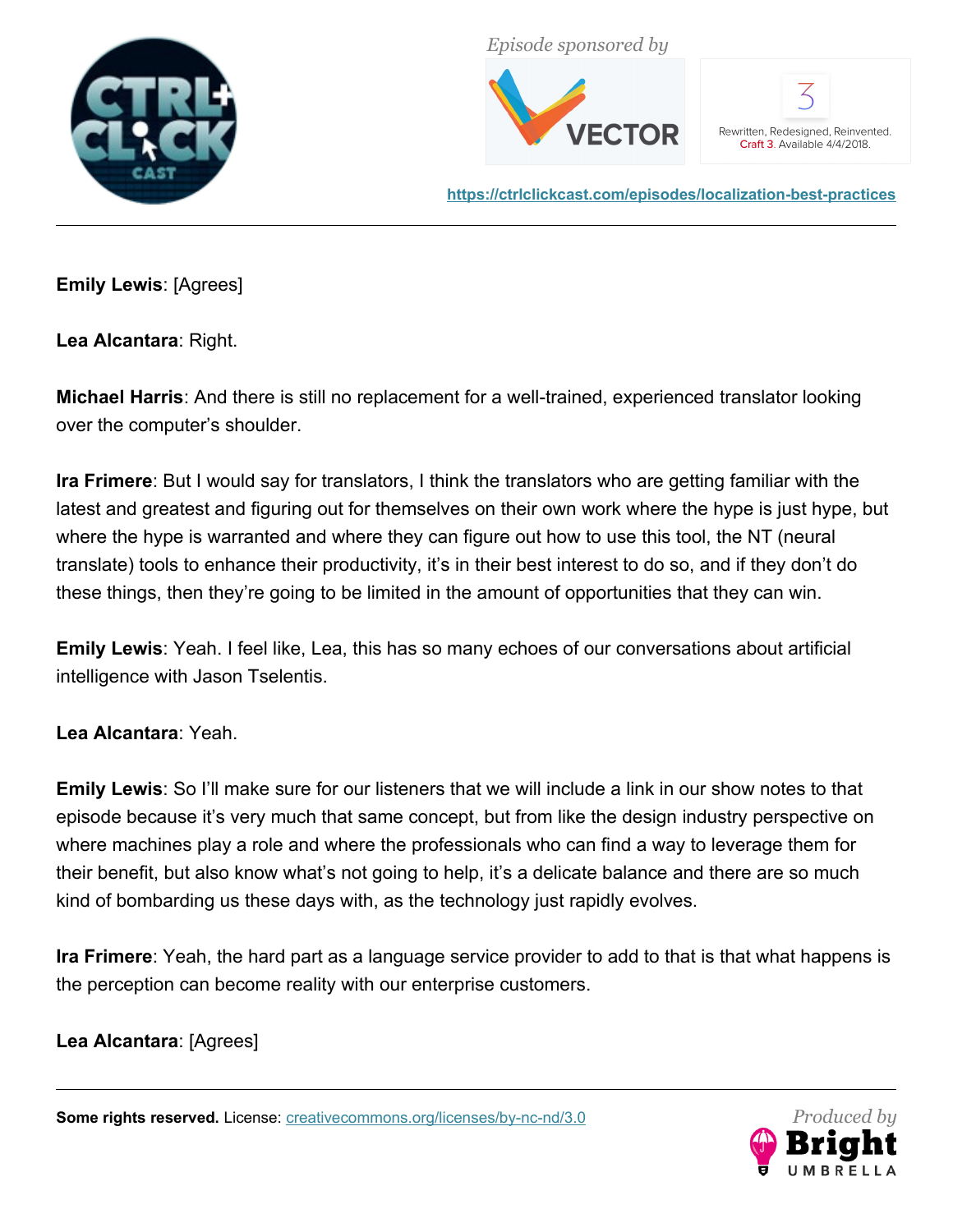



Rewritten, Redesigned, Reinvented. Craft 3. Available 4/4/2018.

**<https://ctrlclickcast.com/episodes/localization-best-practices>**

**Ira Frimere**: So you may have customers who say, "Wait a second, I used to pay this for human translation and now I want to pay a much significantly lower price," and that's not good for us because then we can't deliver the same quality and it's a little bit of a problem.

## **Michael Harris**: Yeah.

# **Emily Lewis**: [Agrees]

**Lea Alcantara**: So regarding that, like I mean, what do you do? How do you set client expectations for what it takes to have a well translated and good workflow site?

**Ira Frimere**: For us, it's all about being open and honest and transparent with our customers, and like Mike said, we don't just look at one engine and only use one engine or look at just one workflow and only use one workflow.

## **Emily Lewis**: [Agrees]

**Ira Frimere**: We try to figure out for our client again not only what their translation goals are, but to figure out what their business goals are, and then we build from that and build out the right localization processes.

## **Emily Lewis**: Right.

**Michael Harris**: And I think there's a huge array of translation services that are available. So we at Acclaro are really big on having the best translators we can have and the highest quality we can deliver. If that's not what you're looking for, then there are cheaper alternatives. We might not always be the best fit if you're just looking for the cheapest possible solution.

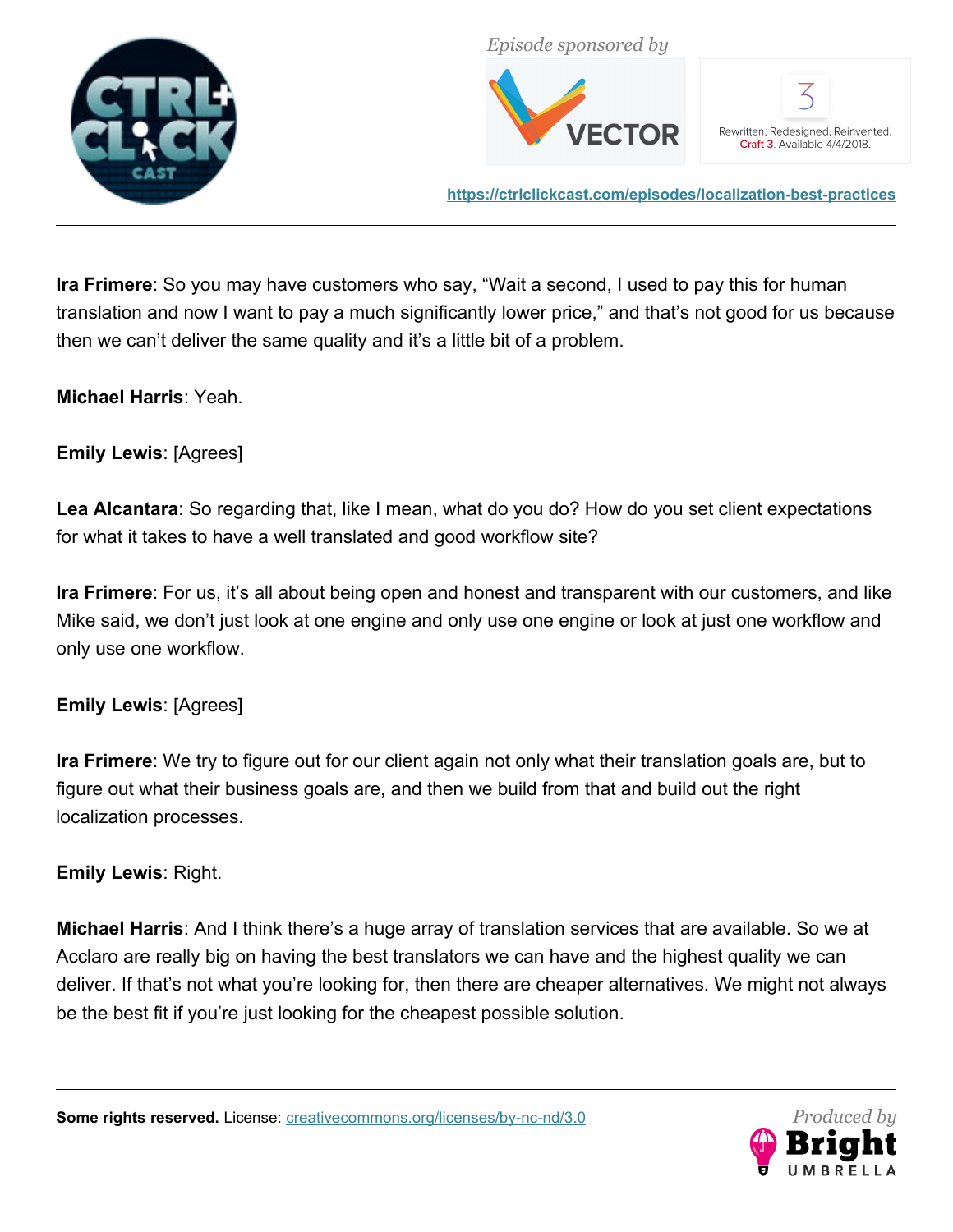



Rewritten, Redesigned, Reinvented. Craft 3. Available 4/4/2018.

**<https://ctrlclickcast.com/episodes/localization-best-practices>**

**Emily Lewis**: Is it possible to sort of describe a sample website client and what they might go through in terms of the beginning of identifying what they want to translate to actually making it happen? Maybe it's just – I don't know – maybe a regional southwestern company that wants to market in the Mexico region. So if they have a simple website that they just wanted to reach a new market, what would that process look like for them, if they have a website, to get it translated?

**Michael Harris**: Well, it would obviously depend on what they used to build the website. So assuming that they were working with a WordPress or a Drupal that supports translation pretty well, they want to start by looking at what they specifically want to sell in that target market and how that is different from the content that they currently have on their English site. So they might want to pare down the content to only fit what is going to be launched into that market. They're also going to want to look at the information on their site to see what's really specific to the United States.

For example, maybe if you fare in like some kind of medical supply area and you have pages on how to make claims with health insurance, and so that system is going to be completely different in your target market. It's going to be a big business problem for you anyway, and you probably don't want to translate that content. Another thing that you might want to look at is things like payments. You may take for granted that everyone in the world has a Visa card whereas in a lot of markets, it's much more common to use things like bank transfers.

So you'll need to make sure that you have information that makes sense in your target market isn't going to confuse your users because you're describing something that works in another country, but doesn't work where they are.

**Emily Lewis**: You know, I have to ask you, Michael, you're sort of describing, in a way, it's like a content audit.

**Lea Alcantara**: Yeah.

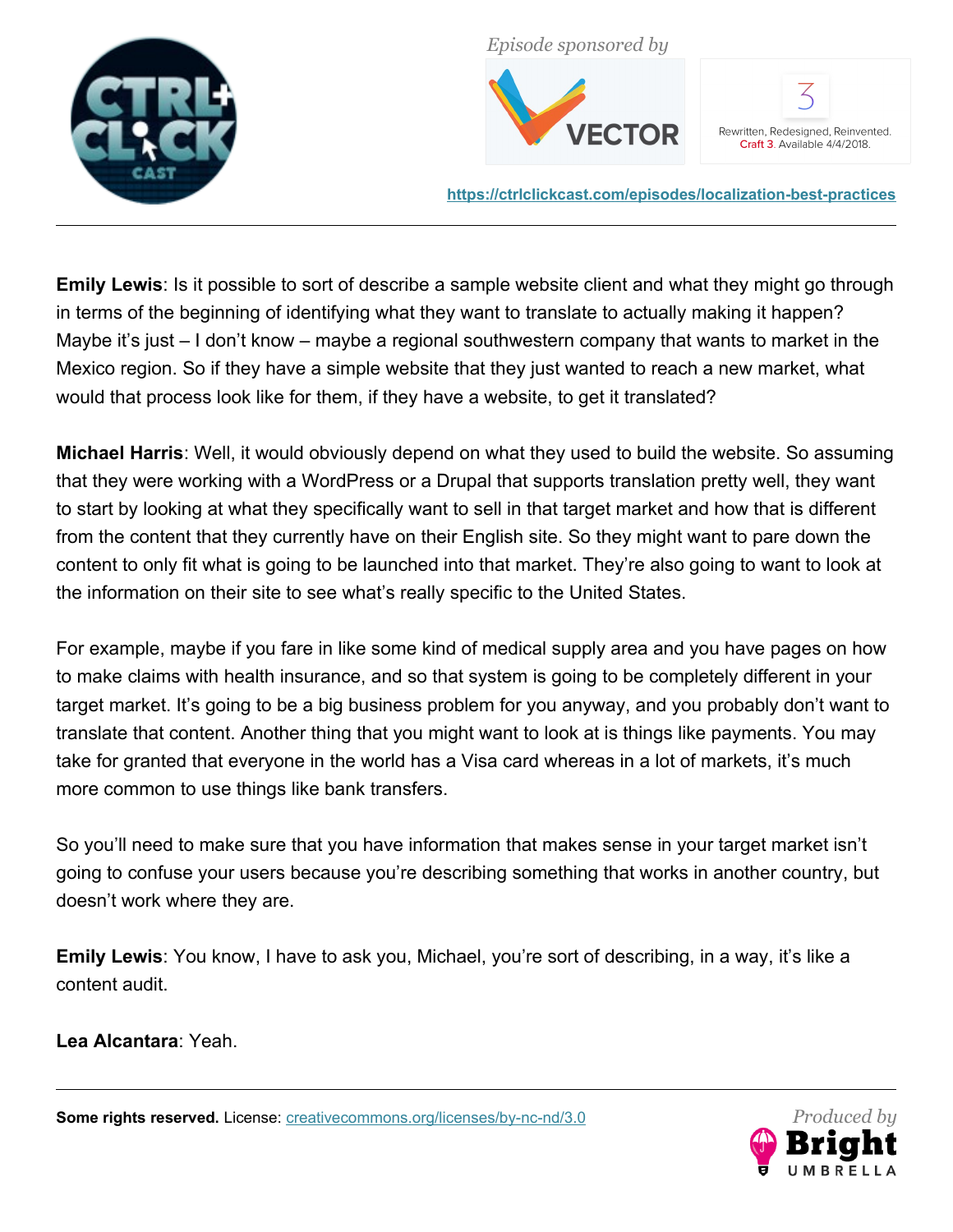



Rewritten, Redesigned, Reinvented. Craft 3. Available 4/4/2018.

**<https://ctrlclickcast.com/episodes/localization-best-practices>**

**Emily Lewis**: It makes me think of that, and it's almost impossible to get clients to do that sometimes. Do you have that challenge, or are these clients already incentivized because they want it translated?

**Michael Harris**: I mean, we do have that challenge. In localization, a lot of times we talk about things in terms of maturity, and this kind of go back to what I was saying that sometimes not every client is a great fit for every service provider. So if a client isn't at the point where they're willing to do that and they just want to get all the contents translated and they don't care if it make sense, then I guess that's their prerogative, like at the end of the day, we deliver the translation according to the requirements that the client give us. So we can give advice and we can say it would be really great if you would do all this.

We could also say it would be really great if you would do like full A/B testing on the stuff that we give you to see how it's performing. But if the client doesn't want to do that, at the end of the day, we have to deliver according to the requirements that they defined for us, and so sometimes we might have to do things that don't seem like a great idea, but if our clients are happy, that's really what that is.

**Ira Frimere**: Those are great points on the content audit, but I would also say that sometimes we've seen companies go into analysis paralysis with their content and say, "We really want to translate in this region, but we still want to make edits and we're not sure yet and we have to go through all these different hierarchies of approval," and then before you know it, you're missing out on opportunities to win in different markets before your competition gets there.

# **Emily Lewis**: Right.

**Ira Frimere**: So what I would advise those companies is pick the most important pages on your website as they are today, let us translate them for you. We're going to store everything in memory and then if you want to make updates, that's okay as long as you're going to be able leverage anything we've already translated for you, and if we can make it really easy, then the cost of doing the

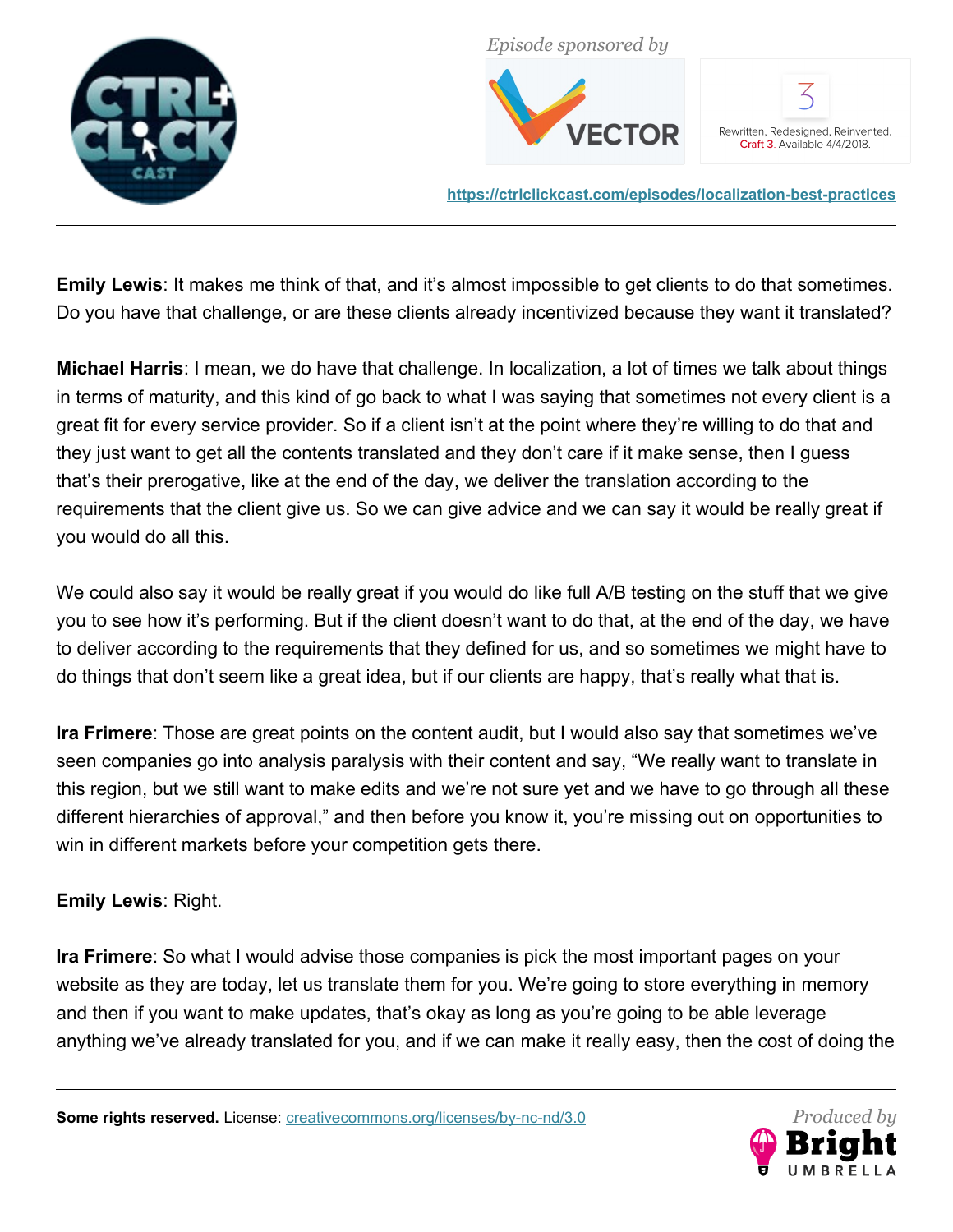



Rewritten, Redesigned, Reinvented. Craft 3. Available 4/4/2018.

**<https://ctrlclickcast.com/episodes/localization-best-practices>**

translation will be minuscule compared to the potential revenue and lessons learned in the different markets that you should just, you know. If you have the right product and you have the right messaging to at least see if a target market has potential, then what are you waiting for?

**Lea Alcantara**: I think that's a good point, and I think that's a realistic point. Sometimes, especially to our listeners who are designers and developers, they kind of get into the weeds of, "Here are the particular pieces of processes and this is the right way to do it." But is it right for the client or this particular project? And like you mentioned, are they wasting time really, because it sounds like? Are they focusing their time properly in the right direction? I do have a question in regards to design since I'm a designer.

So far a lot of the discussion that we've been talking about is obviously text content and then developing solutions in order to showcase that content, but do you guys at all, especially when you have these human professionals or experts about the culture that they're translating for, do you guys make any discussions or suggestions about the design, for example, like color or imagery is very, very important and nuanced when attached to specific wording as well.

**Michael Harris**: Yeah. With modern front-end frameworks and things like that, we used to have huge issues with design around like text not wrapping correctly or being cut off and stuff like that.

**Lea Alcantara**: Right.

**Michael Harris**: Things like that I think have gotten a lot better.

**Lea Alcantara**: Right.

**Michael Harris**: So we don't have to spend quite as much time on those kinds of details. Where this really I think can become a problem is when you're going into right to left languages. A lot of times,

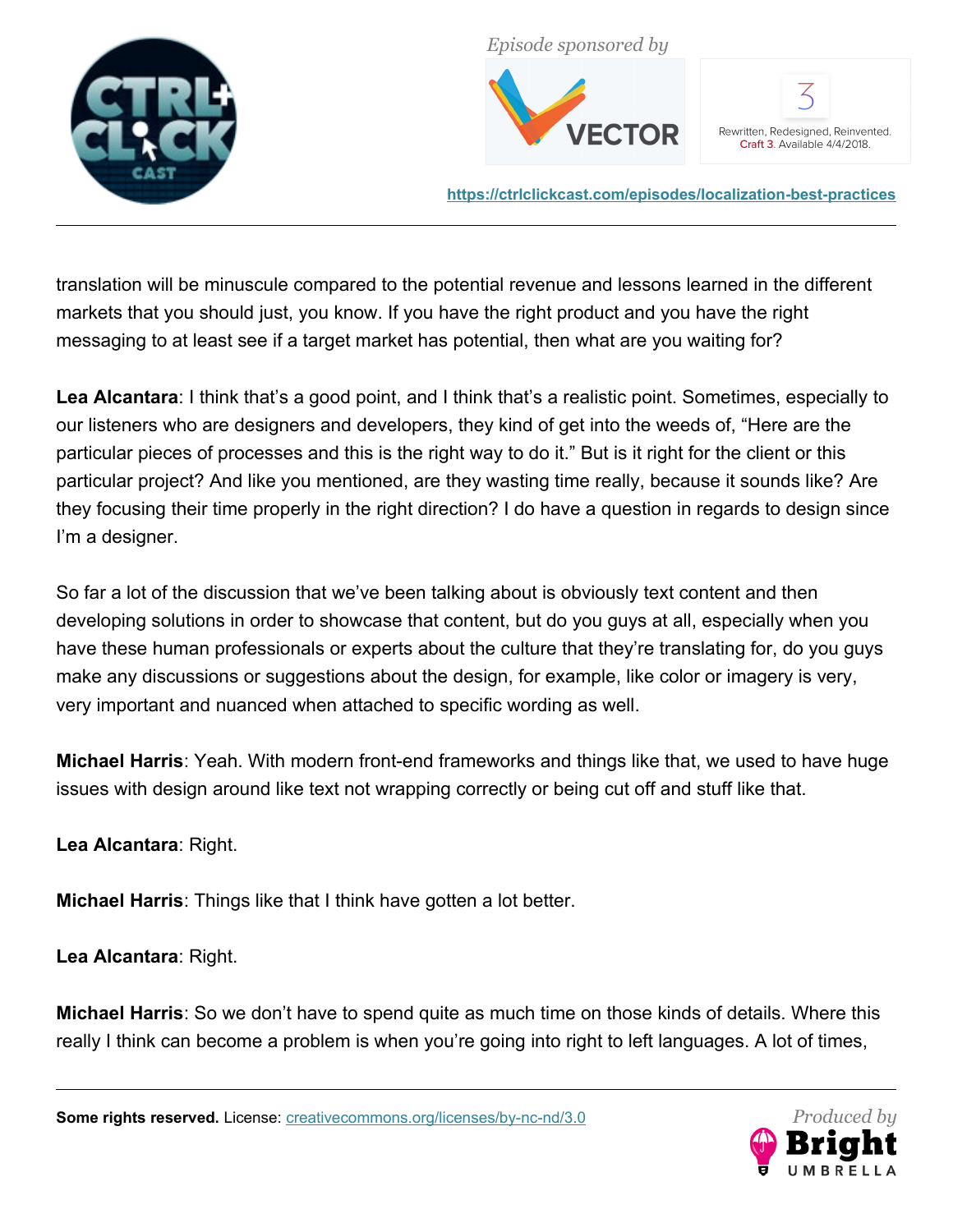



Rewritten, Redesigned, Reinvented. Craft 3. Available 4/4/2018.

**<https://ctrlclickcast.com/episodes/localization-best-practices>**

ideally, you would have a mirrored layout and things like that. It's just not always possible. I did learn early on that you can sometime have imagery and things on your website that you think are fairly innocuous that are not received well in a target market.

## **Lea Alcantara**: Right.

## *Timestamp: 00:40:15*

**Michael Harris**: Also, with right to left languages, in the Middle East, there is no such thing as like a cutesy little devil, like we can't have any kind of like little demon imagery or anything like that on a website. It's not going to go over there.

**Lea Alcantara**: [Agrees]

**Michael Harris**: We do sometimes provide in that area like [localizability reviews.](https://docs.microsoft.com/en-us/globalization/localizability/localizability)

**Lea Alcantara**: Oh, okay.

**Michael Harris**: So we will have set up a bug trapper like Jira or something and we will have Arabic linguist go through the whole site and look at the different elements and say like, "This should be mirrored. This looks weird to us, like this is a concern." And then sometimes they will also, you know. If there are things like that, that may look strange within that market, they will call it out. I will say that I think most clients tend to or most of the large enterprises that we work with don't really have a lot of issues with their colors or their imagery really. It's all pretty safe.

**Lea Alcantara**: Right.

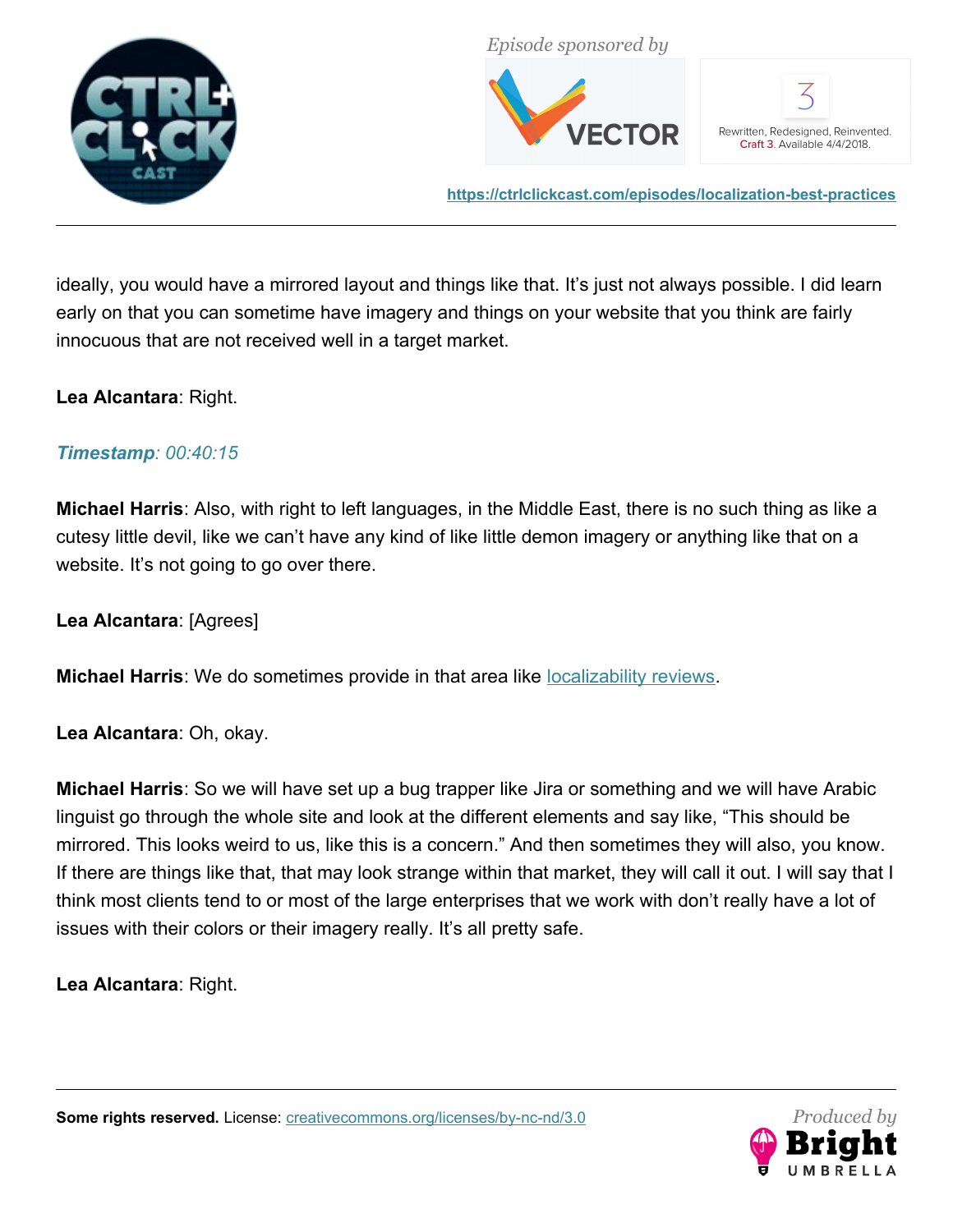



Rewritten, Redesigned, Reinvented. Craft 3. Available 4/4/2018.

**<https://ctrlclickcast.com/episodes/localization-best-practices>**

**Michael Harris**: But you're absolutely correct that you can sometimes make decisions that you think are harmless that might have extra weight in another market.

**Emily Lewis**: Right.

**Lea Alcantara**: Well, the other design problems, so I'm Canadian.

**Michael Harris**: [Agrees]

**Lea Alcantara**: So I'm used to both English and French content in packaging because it's mandated by the government.

**Michael Harris**: Right.

**Lea Alcantara**: And it's an interesting design problem because what I'm thinking of is that French words and French grammar increases the amount of word count for certain things, so I'm just like curious whether if there's a set design in English and there's only a set number of lines that a paragraph needs to be placed, but it needs more content in French, for example, to say the proper information, that really affects the design. I'm just trying to figure out like how much do you guys have to talk to front-end developers and designers to be like, "Hey, this is going to increase to like another paragraph size perhaps just to convey the same amount of information."

**Michael Harris**: It's something that we do discuss quite a bit. As far as the front-end stuff go now, they're adaptive and they will usually stretch to accommodate the text.

**Lea Alcantara**: Right.

**Michael Harris**: So it might look like a little bit off, but it's not truncated or anything.

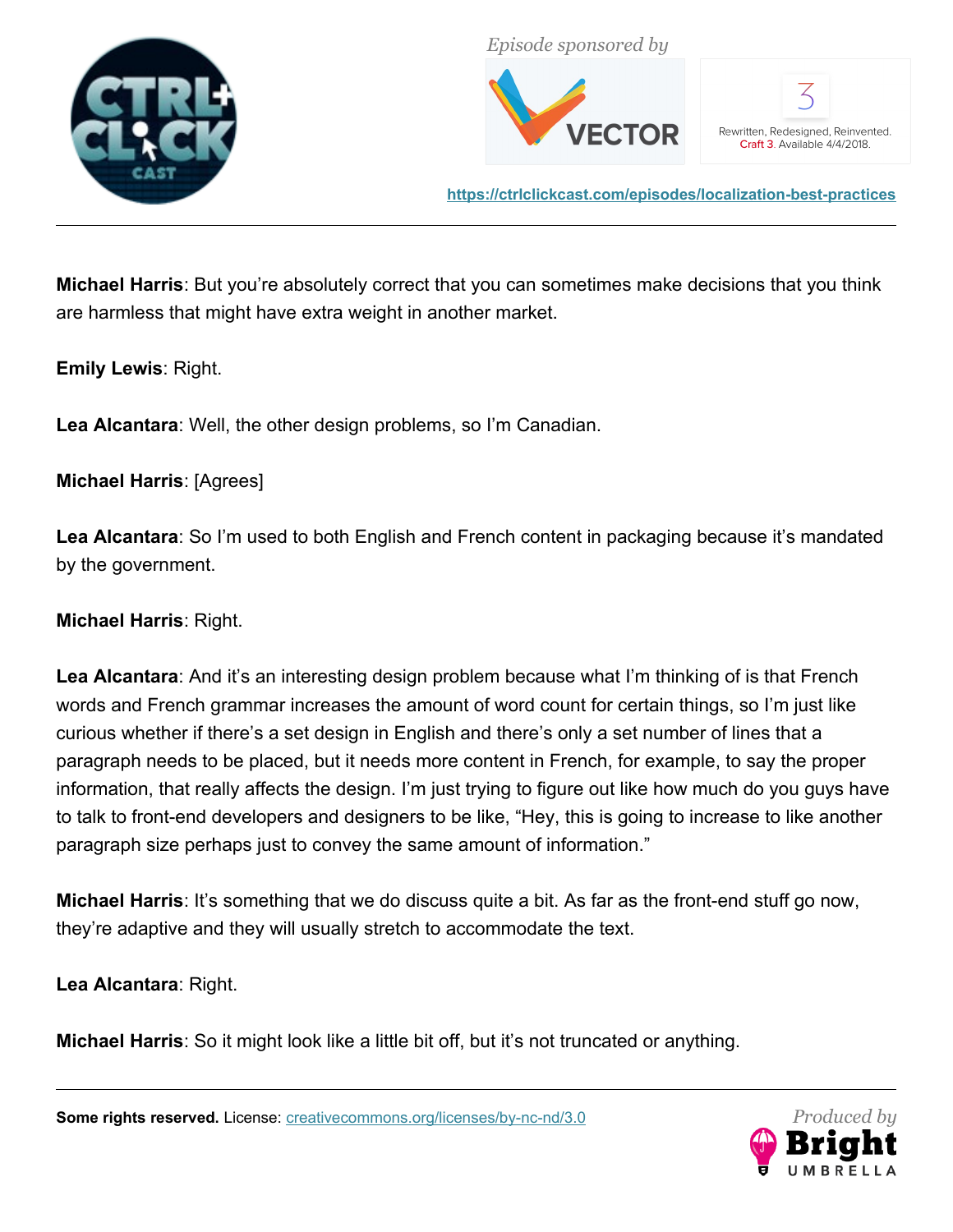



Rewritten, Redesigned, Reinvented. Craft 3. Available 4/4/2018.

**<https://ctrlclickcast.com/episodes/localization-best-practices>**

**Lea Alcantara**: Right.

**Michael Harris**: Now, on packaging and things where there really is like a huge amount of limited space, we do have situations where the client will tell us like, "This text cannot expand beyond 1.25 times what the English is."

**Lea Alcantara**: Right.

**Michael Harris**: And we will often do that by character count, so it's the easiest way to do it with a linguist and everything and to say, "Well, you can only have 1.25 times as many characters as you have in the English." I have done projects where we actually will set up kind of like a tool that will draw the box on the screen and put the text in it and then we will make sure that it fits.

**Emily Lewis**: [Agrees]

**Lea Alcantara**: Oh, okay.

**Michael Harris**: So you can do things like that. It hasn't come up for me a lot with bilingual packaging, to be honest, but back when I was in the medical device area, this was a huge, huge, huge problem because the software had generally all been written quite a while ago, like you don't realize that a lot of the devices that are being used in the hospital have been in use for like 25 years and the software hasn't changed a ton. So in those cases like the software wasn't set up to handle text expansion at all, things are getting cut off.

**Lea Alcantara**: [Agrees]

**Michael Harris**: So we would even have French expand a lot, the words are a lot longer than in English, and they tend to be a lot more verbose in their expression.

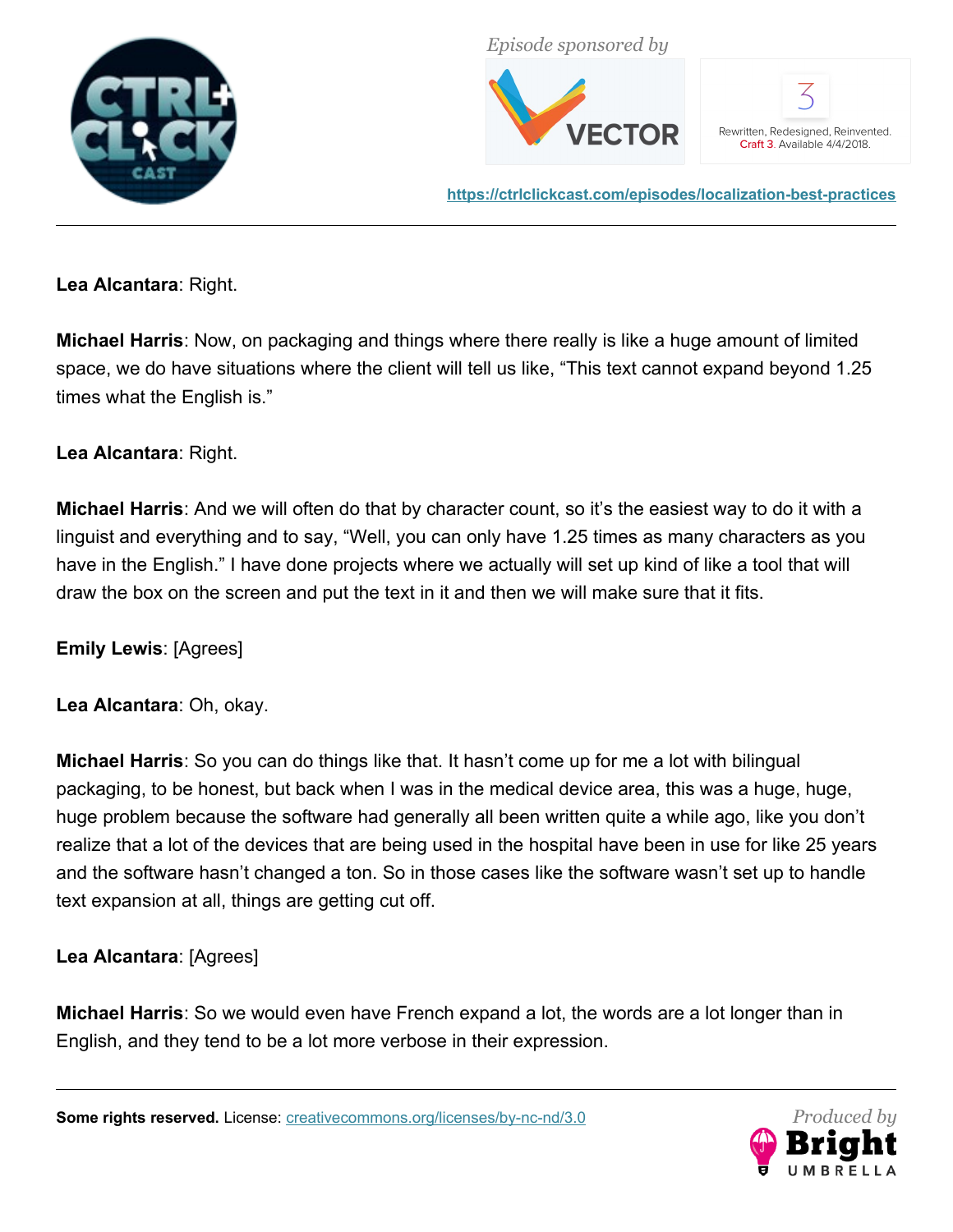



Rewritten, Redesigned, Reinvented. Craft 3. Available 4/4/2018.

**<https://ctrlclickcast.com/episodes/localization-best-practices>**

**Lea Alcantara**: Right.

**Michael Harris**: So we would get orders to do things like, "This has to be the exact same length as the English," and we would really have to jump through hoops to meet that need, like we would end up having to do like abbreviations and things like that that made absolutely no sense.

**Emily Lewis**: [Laughs]

**Lea Alcantara**: [Laughs]

**Michael Harris**: We would tell the vendor like, "This is pretty borderline, like a French speaker is probably going to get this, but this isn't right." And a lot times in those cases, we just had to do that.

**Emily Lewis**: Has that changed in software development today? Is it naturally kind of built from the core or are developers have the mindset to have that flexibility in mind? I know we do with websites. But is that translating also in software that you're seeing?

**Michael Harris**: Well, software is increasingly being written as web apps, right?

**Emily Lewis**: [Agrees]

**Lea Alcantara**: [Agrees]

**Michael Harris**: So the same kind of technologies that you can take advantage of to make sure that you don't have that issue in a web page, and on most new software, you have those same things. We do occasionally still have issues with that when we're working with like desktop software that is running on Windows, Vista or like that, .NET forms and things like that. Developers have become more conscientious, but it's also just kind of a known risk that you might need to move some things

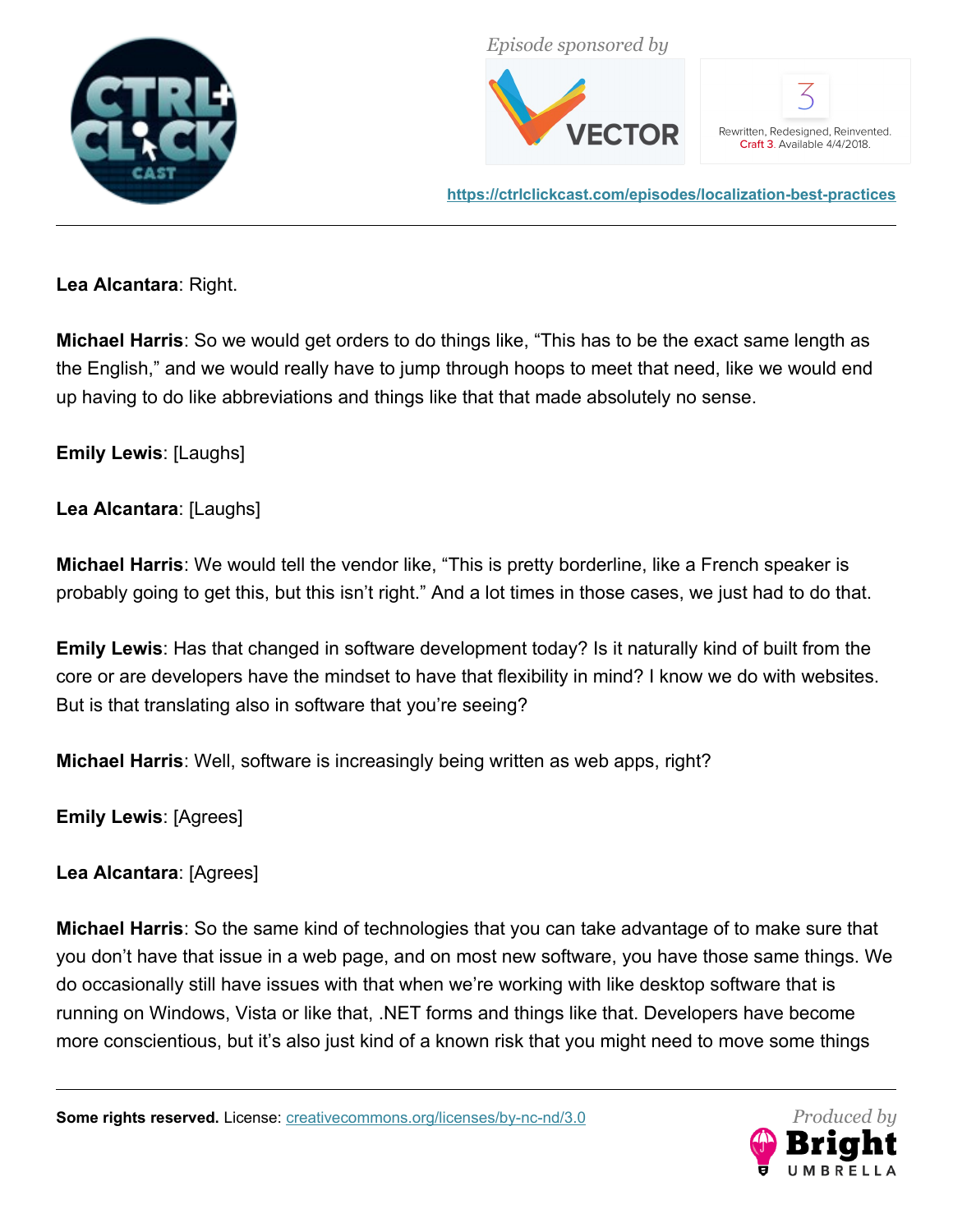



Rewritten, Redesigned, Reinvented. Craft 3. Available 4/4/2018.

**<https://ctrlclickcast.com/episodes/localization-best-practices>**

around or do some abbreviations to make them fit on the page. But I'd say overall, with web app becoming the more prevalent type of software being developed, it's become less of a problem.

**Emily Lewis**: So we talked a little bit in the beginning about CMSs and the role that they're playing, and I believe Ira and Michael, you both mentioned that things have improved. I'm just curious, in terms of like a proprietary system like an ExpressionEngine or a Craft or something along those lines that come with multi-language capability, have you experienced that that native out-of-the-box capability is enough for the basic kind of translation services that you're providing or do they pretty much always still needs some sort of API connection?

**Ira Frimere**: So Craft is a great example of they have the native language functionality built in, but what wasn't built in was a way to easily work with third-party translators, whether independent freelancers or a translation service provider like ourselves. So it was all about being able to get the content exported from the CMS and then have the translations imported back in. So with Craft, we had a couple of enterprise customers who had transitioned from ExpressionEngine or even from WordPress and adopted Craft and they had asked us for easy ways or seamless ways of handling translations.

So in that case, we actually went off and built our own plugin for Craft, all the translation program for Craft that essentially allows Craft entries to be exported and then have the translations imported, and so that's kind of what Mike had talked about earlier in our conversation was it's not just about the CMS being multilingual, but being built in a way that allows for professional translators to help translate a website without having to be logged into the administrative panel and doing a bunch of copy paste. So that is kind of what we ended up doing for Craft.

**Emily Lewis**: And I think it's probably worth it to be a little more specific. When we're talking about a CMS being multilingual, what are the kinds of features that come with that? I mean, I certainly know

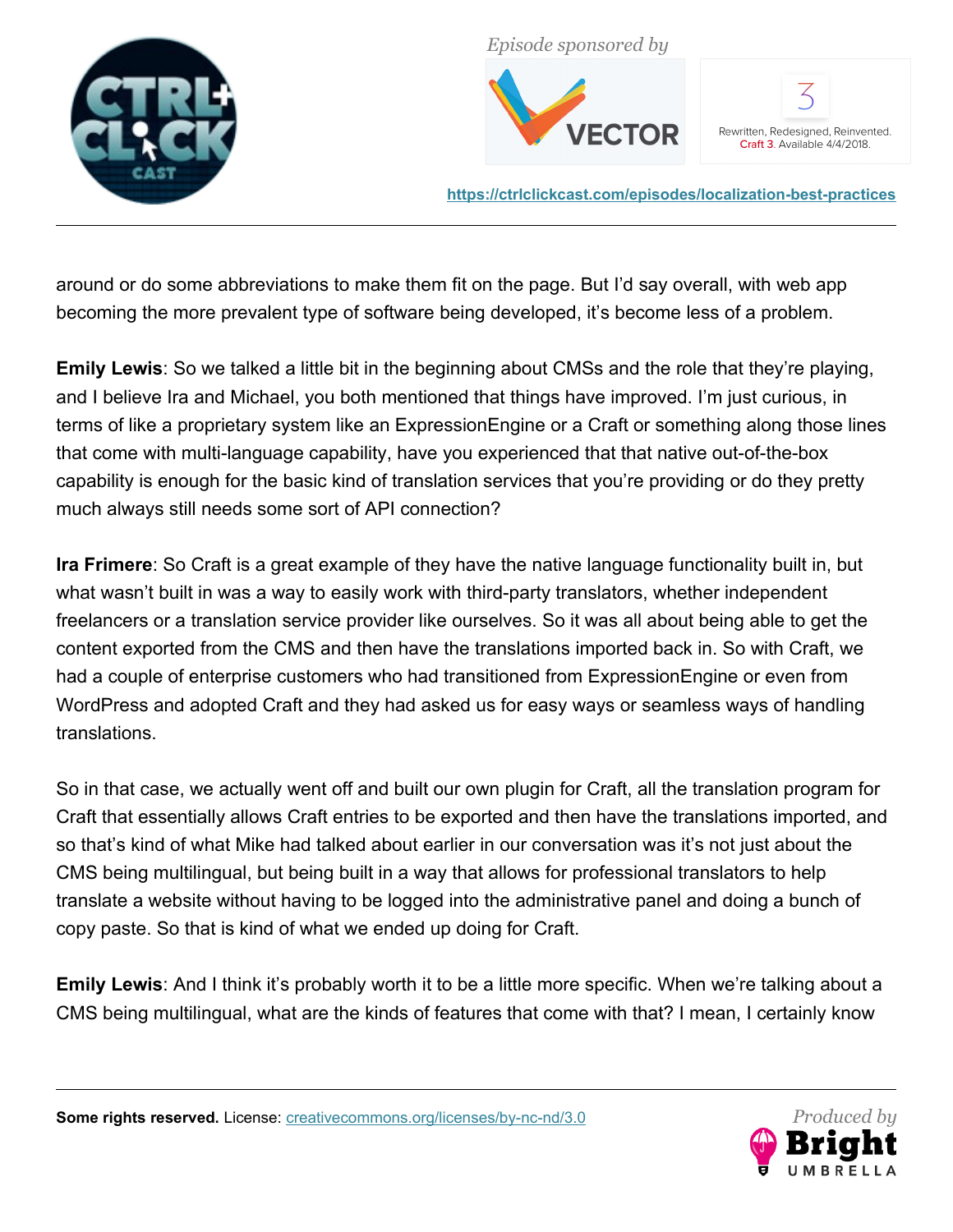



Rewritten, Redesigned, Reinvented. Craft 3. Available 4/4/2018.

**<https://ctrlclickcast.com/episodes/localization-best-practices>**

ExpressionEngine and how it supported that, but Lea, I think we're not using that for Craft right now in some sort of weird way, are we?

**Lea Alcantara**: Yeah. Well, yes, we are. [Laughs]

**Emily Lewis**: Okay. I thought we weren't. [Laughs]

**Lea Alcantara**: Yeah, not for multilingual. We're actually using their multilingual functionality to use it as a multisite situation, so it's the same containers to do multiple different sites, because conceptually, you can have an English site or a French site or a Chinese site, and that's conceptually a similar thing even if it's slightly different. So yeah, we built a little bit of using Craft functionality using their localization items, but kind of twisted around not to use it for localization. [Laughs]

**Michael Harris**: [Laughs] Yeah. So I think the big thing when you talk about a CMS being multilingual, what you're really looking for it to be able to do is recognize certain content as the source, duplicate that content and then handle all of the things that come along with that duplication via building URLs, mapping your images and other static resources onto the page and also keeping track of the translation status between the translated page and the source.

**Emily Lewis**: [Agrees]

**Lea Alcantara**: Right.

**Michael Harris**: Because we generally would want to know if you made a change to the English page and that change was not yet been carried over onto the translation, you're going to want some indication of that translation was out of date.

**Lea Alcantara**: Right.

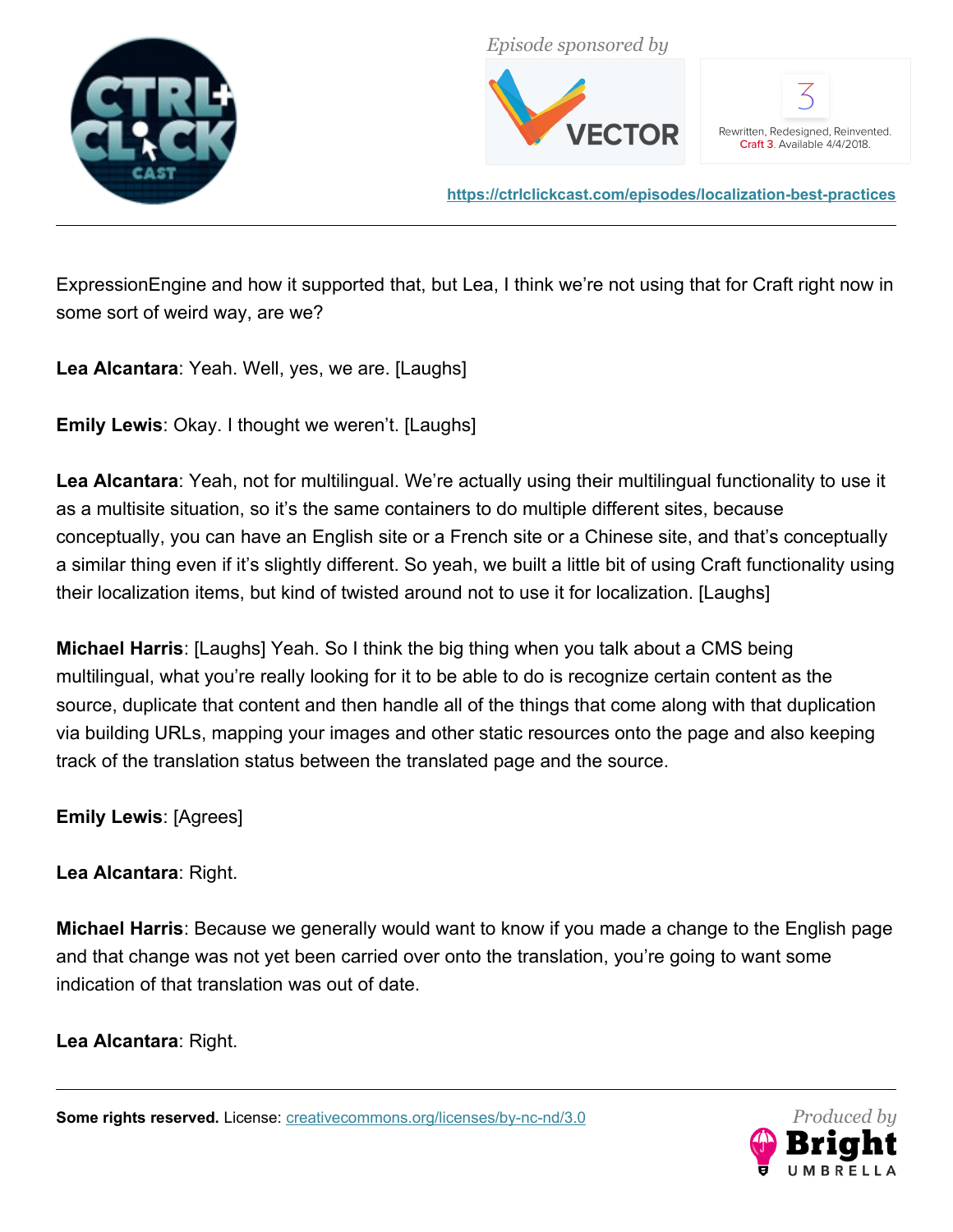



Rewritten, Redesigned, Reinvented. Craft 3. Available 4/4/2018.

**<https://ctrlclickcast.com/episodes/localization-best-practices>**

**Ira Frimere**: It's a parent-child thing so the source can be the parent and the target languages are the children, and you want them to meet. They can differ from each other, but you want linkages between them so you can track what those differences are.

**Michael Harris**: Now, another thing that maybe not universally supported is the ability to do some kind of review in context. We talked about text expansion and problems like that. We also have an issue that translators, when they're translating, might not always be able to look directly at the web page.

**Lea Alcantara**: Ah, right.

**Michael Harris**: And when they are translating certain chunks of texts, they might miss a nuance that they would have recognized if they were working on the full web page. So we usually do suggest to the linguist, if they are able to log in and see the page hosted and look over their translation and have a chance to go back and make any changes if they decide that they could have made a better choice once they see it on the page. So in order to do that, we have to have some kind of like preview functionality that would allow us to show that to our linguists before the page is actually hosted.

**Lea Alcantara**: Yeah.

**Michael Harris**: And that's not necessarily a completely localization feature, but it's definitely something that you want to keep in mind when you're looking at your CMS, like is it going to be possible for you to do a review of those translated pages the same way that you would do a review of a web page.

#### *Timestamp: 00:50:03*

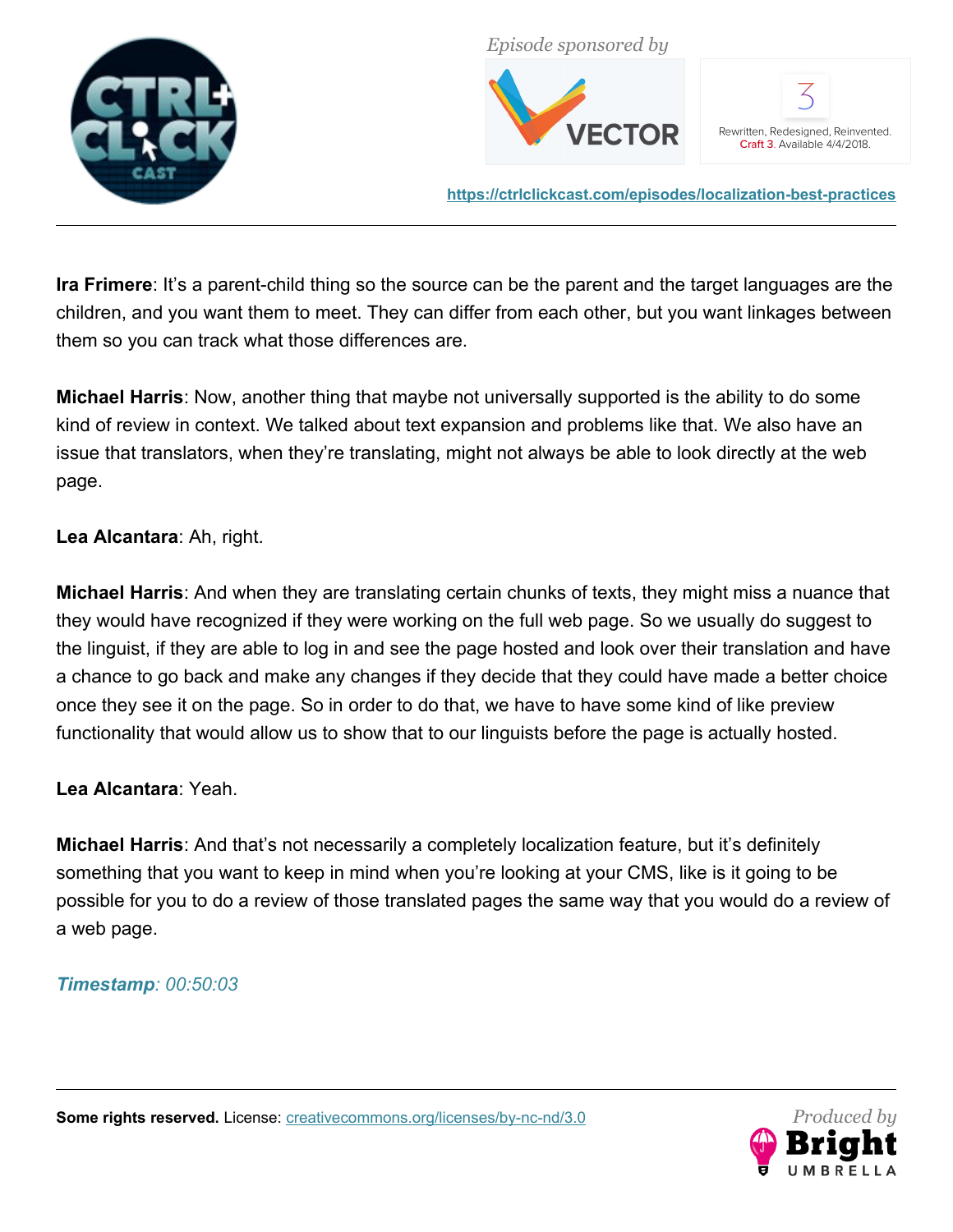



Rewritten, Redesigned, Reinvented. Craft 3. Available 4/4/2018.

**<https://ctrlclickcast.com/episodes/localization-best-practices>**

**Emily Lewis**: Fascinating. So we're nearing the end of our episode. Could you both maybe share some resources that you recommend that could help our listeners learn more about the nuances of localization, maybe Ira for like business or content perspective.

**Ira Frimere**: I mean, I love to just recommend [acclaro.com](http://www.acclaro.com/) and reach out to us. [Laughs]

**Michael Harris**: [Laughs]

**Emily Lewis**: [Laughs]

**Lea Alcantara**: [Laughs]

**Ira Frimere**: I think Wikipedia is obviously a wonderful resource, but all the different language service providers, if you check out our different websites, we all kind of have blogs and resource materials, and so even if you're choosing a different language service provider or freelancers, I think you can get great content just by visiting the professional language service provider sites.

**Emily Lewis**: And Michael, how about you, do you have any resources for the development site of localization that you can recommend, maybe something that designers and even front-end developers could look into to make them better prepared for new projects or even retrofitting projects for translation?

**Michael Harris**: Yeah, of course. So I think that the first thing is to always just look at the framework that you're working on and see what resources are available. All of the major frameworks has localization features that are very, very well documented and pretty easy to implement, and they will outline the best practices for where to put the content and there's really nothing better you can do to get ready than that.

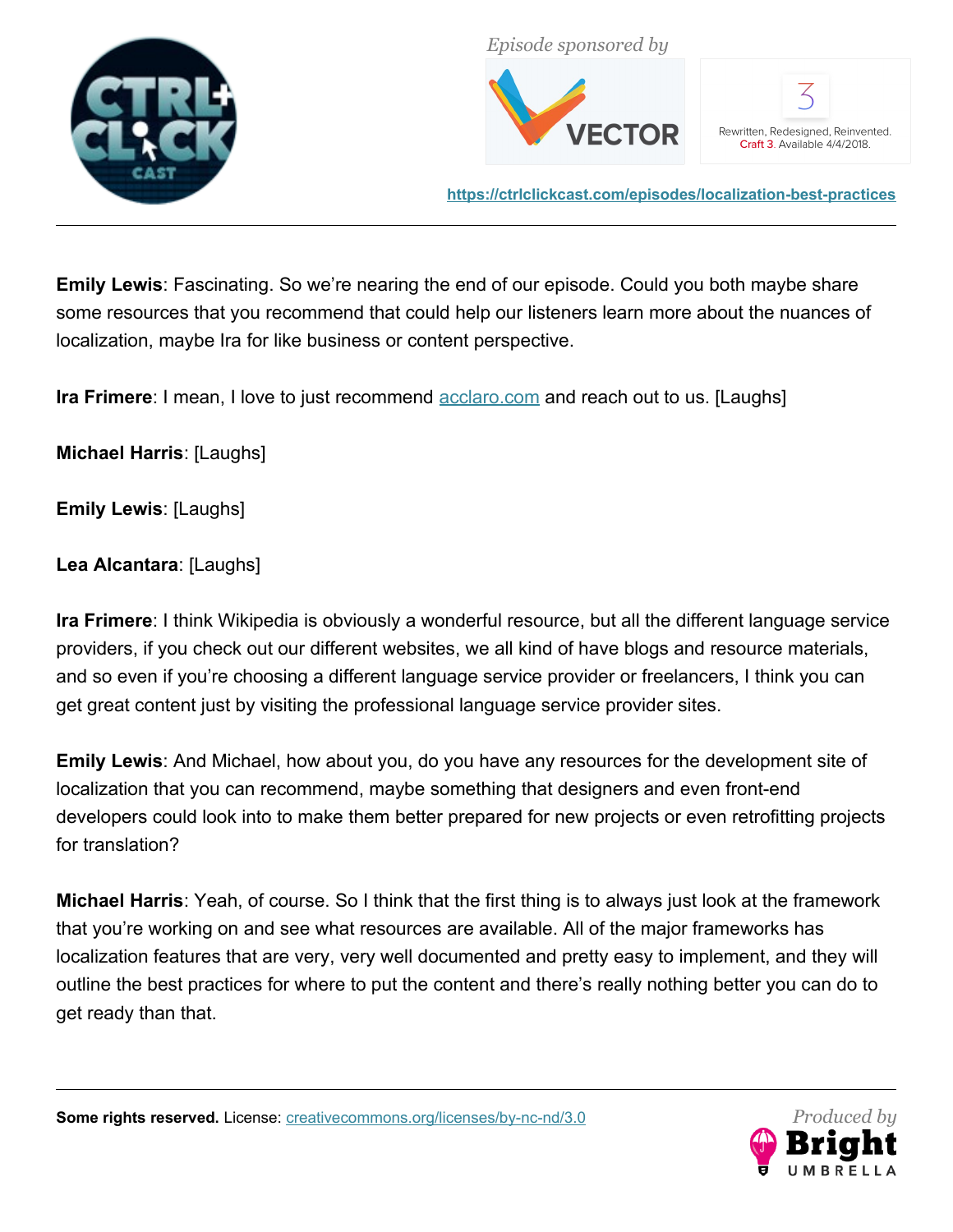



Rewritten, Redesigned, Reinvented. Craft 3. Available 4/4/2018.

**<https://ctrlclickcast.com/episodes/localization-best-practices>**

For questions on, if you are the developer who want to understand the translation process a little bit better and maybe have a deeper appreciation for the role of the professional translator, you might want to look into some of our industry journals like [MultiLingual,](https://multilingual.com/) which is a bimonthly magazine that gets published, and also the American Translators Association Journal.

These both have regular issues talking about different aspects of translation, be it software translation or industry-specific translation and really talking about the challenges that translators face. It's going to be very difficult to find resources that exactly match up with what you're building and what your area is, but I think that if you take a little time to understand what the translator is going to go through, it will give you a lot more perspective when you are planning for the internationalized feature of the website.

**Emily Lewis**: Yeah, I love that. That's a great suggestion.

**Lea Alcantara**: Fantastic. So any final advice on localization best practices?

**Ira Frimere**: From my side, it's really about it doesn't have to be a tremendous headache to just get started.

**Emily Lewis**: [Agrees]

**Ira Frimere**: And it's never too late so give us a call.

**Emily Lewis**: [Laughs]

**Michael Harris**: Yeah, find a good language service provider and tell them what you need.

**Lea Alcantara**: Sounds good.

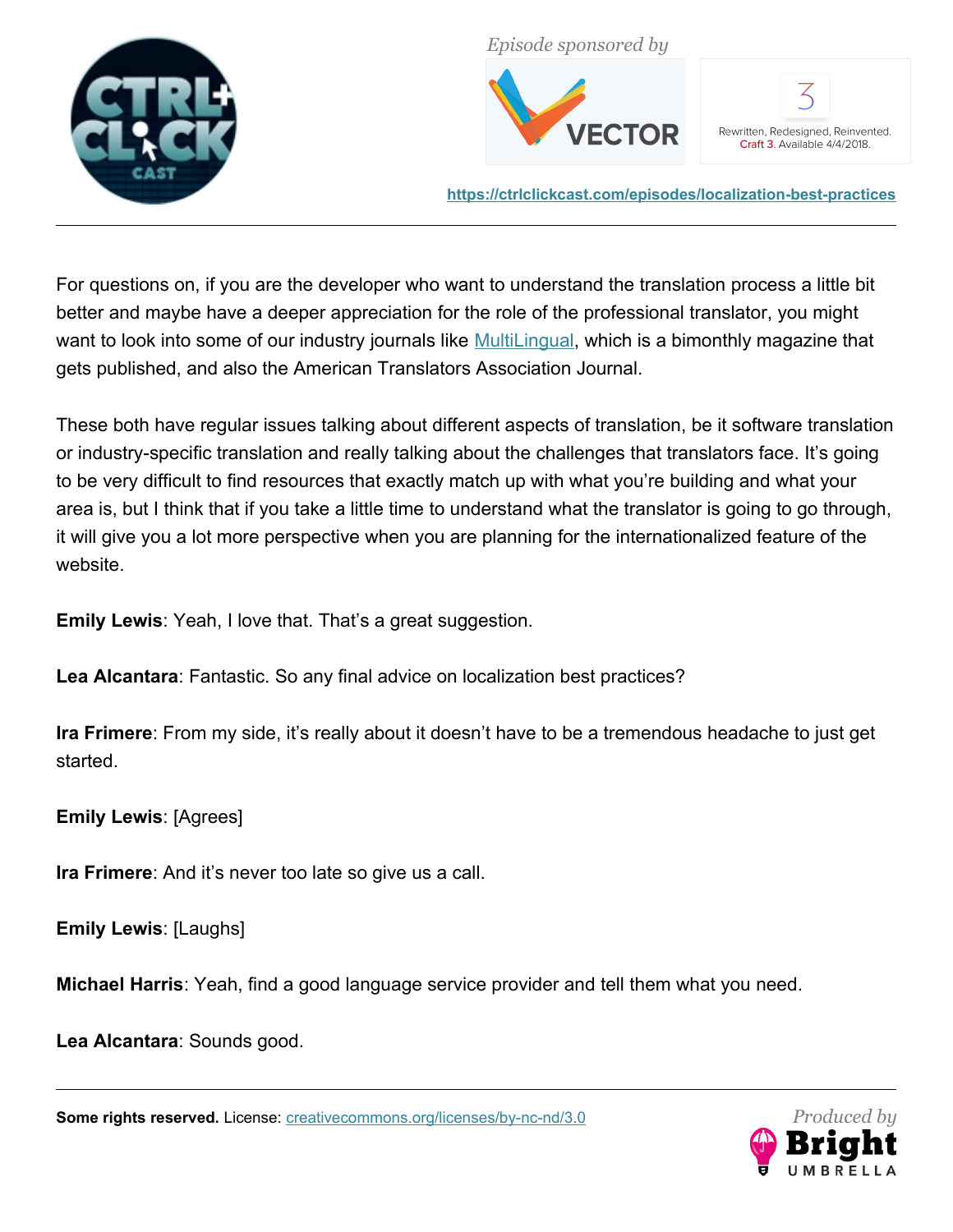



Rewritten, Redesigned, Reinvented. Craft 3. Available 4/4/2018.

**<https://ctrlclickcast.com/episodes/localization-best-practices>**

**Emily Lewis**: Work with the professionals! [Laughs]

**Lea Alcantara**: [Laughs]

**Ira Frimere**: [Laughs]

**Michael Harris**: [Laughs]

**Lea Alcantara**: All right, so that's all the time we have for today, but before we finish up, we've got our rapid fire ten questions so our listeners can get to know you a bit better. So we'll ask you both the same question and we'll start with Ira. Are you ready?

**Ira Frimere**: I'm ready.

**Lea Alcantara**: All right, first question, what's your go-to karaoke song?

**Ira Frimere**: I never do karaoke.

**Emily Lewis**: [Laughs]

**Lea Alcantara**: [Laughs]

**Ira Frimere**: It's my life lesson learned a long time ago.

**Emily Lewis**: [Laughs]

**Lea Alcantara**: Michael, how about you, your go-to karaoke song?

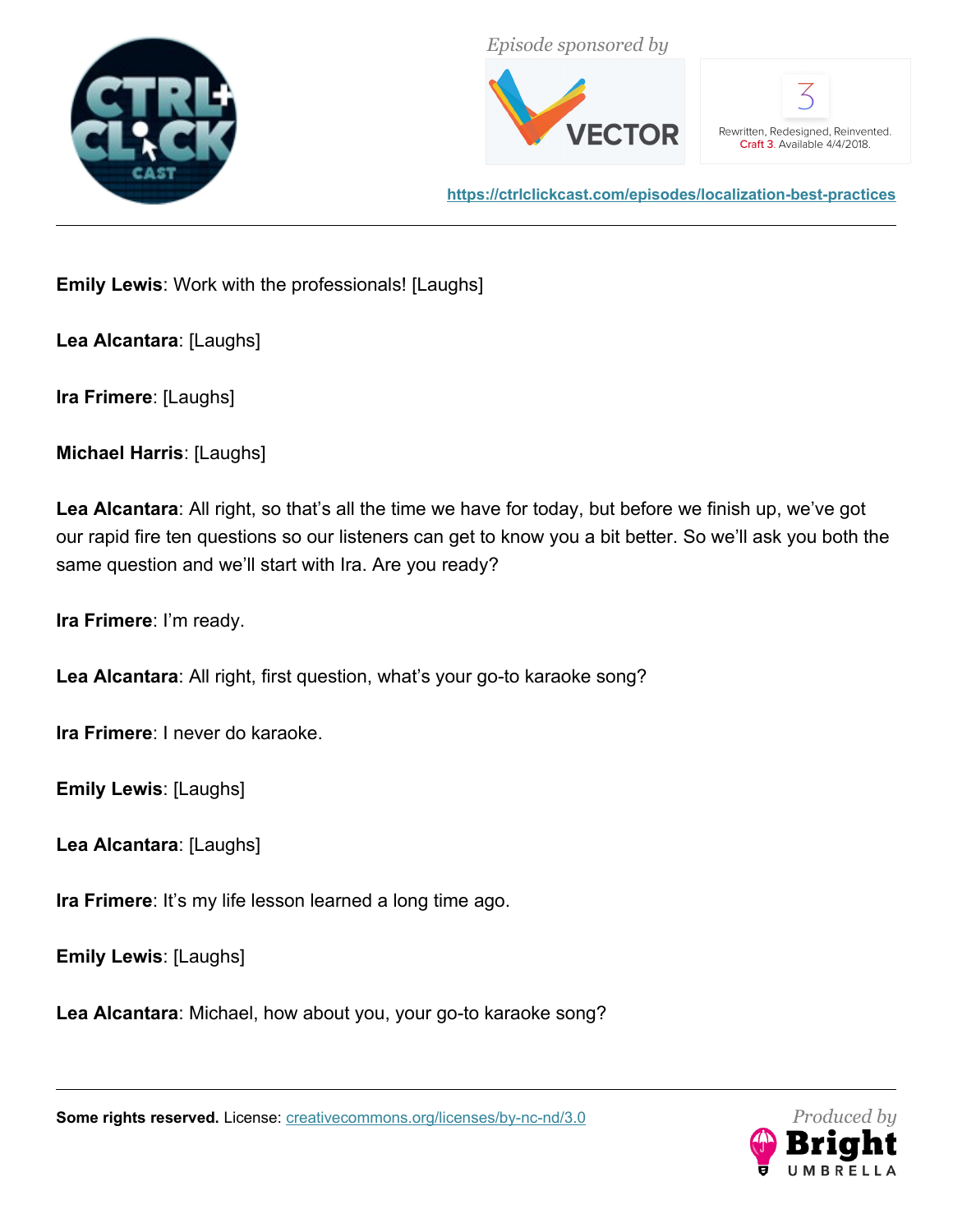



Rewritten, Redesigned, Reinvented. Craft 3. Available 4/4/2018.

**<https://ctrlclickcast.com/episodes/localization-best-practices>**

**Michael Harris**: *You're So Vain* by Carly Simon. I don't know why.

**Emily Lewis**: [Laughs]

**Lea Alcantara**: Nice.

**Ira Frimere**: [Laughs]

**Emily Lewis**: All right, Ira, what advice would you give your younger self?

**Ira Frimere**: Good question. I would say to marry my wife even earlier than I did.

**Emily Lewis**: [Laughs]

**Lea Alcantara**: Oh…

**Emily Lewis**: How about you, Michael, what advice would you give your younger self?

**Michael Harris**: Oh, I think I would tell myself to be a bit more patient.

**Emily Lewis**: [Laughs]

**Lea Alcantara**: [Laughs]

**Michael Harris**: Yes, take a bit more time to learn more things, and yeah, patience, be more patient. [Laughs]

**Emily Lewis**: Cool.

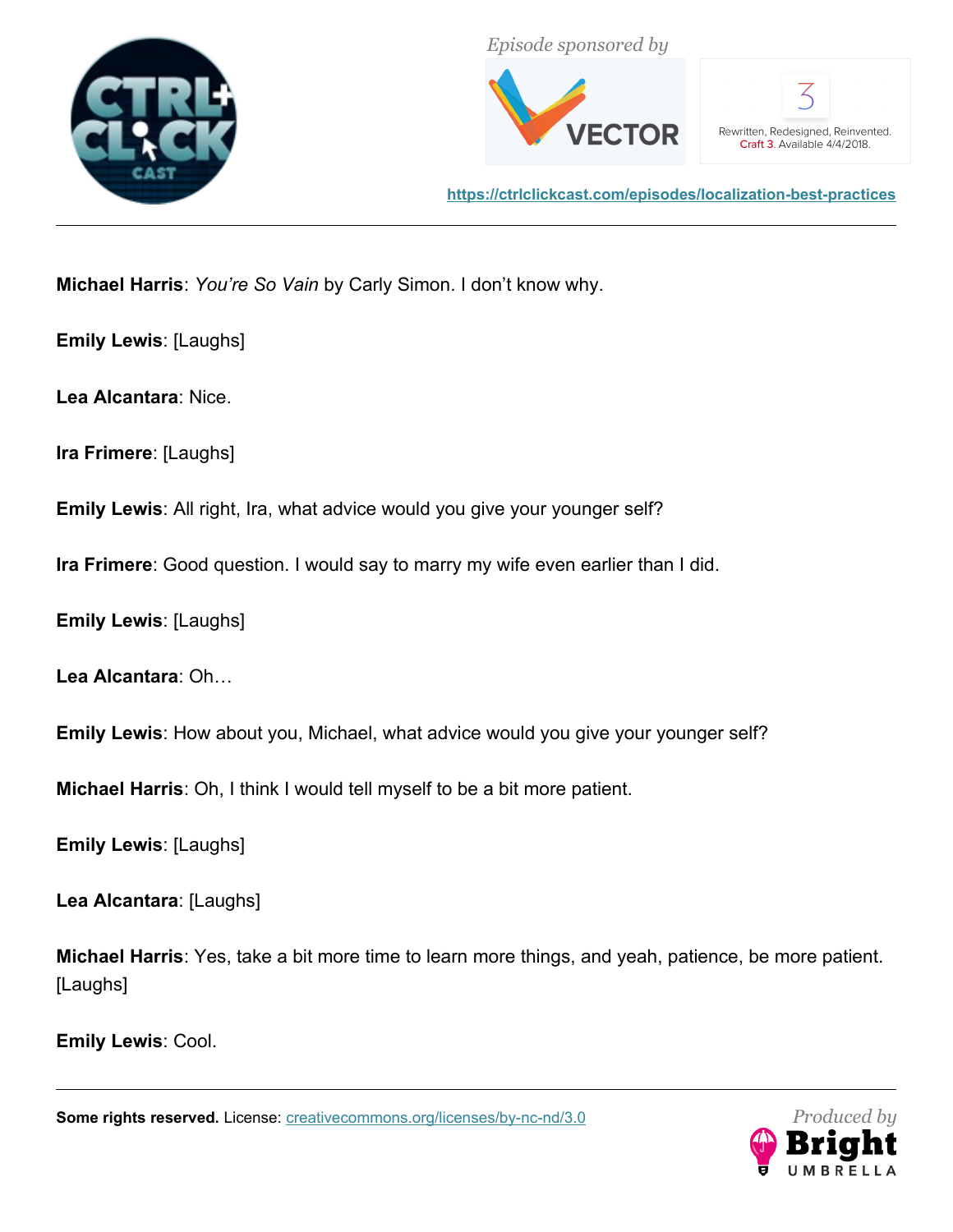



Rewritten, Redesigned, Reinvented. Craft 3. Available 4/4/2018.

**<https://ctrlclickcast.com/episodes/localization-best-practices>**

**Lea Alcantara**: So what's your favorite PG-rated curse word, Ira?

**Ira Frimere**: Crap.

**Lea Alcantara**: [Laughs]

**Emily Lewis**: [Laughs]

**Lea Alcantara**: And you, Michael, PG-rated curse word?

**Michael Harris**: Balls!

**Emily Lewis**: [Laughs]

**Lea Alcantara**: [Laughs]

**Emily Lewis**: That's actually mine, too. [Laughs]

**Lea Alcantara**: [Laughs]

**Ira Frimere**: [Laughs]

**Emily Lewis**: So hey, Ira, who's your favorite superhero?

**Ira Frimere**: Batman.

**Emily Lewis**: How about you, Michael?

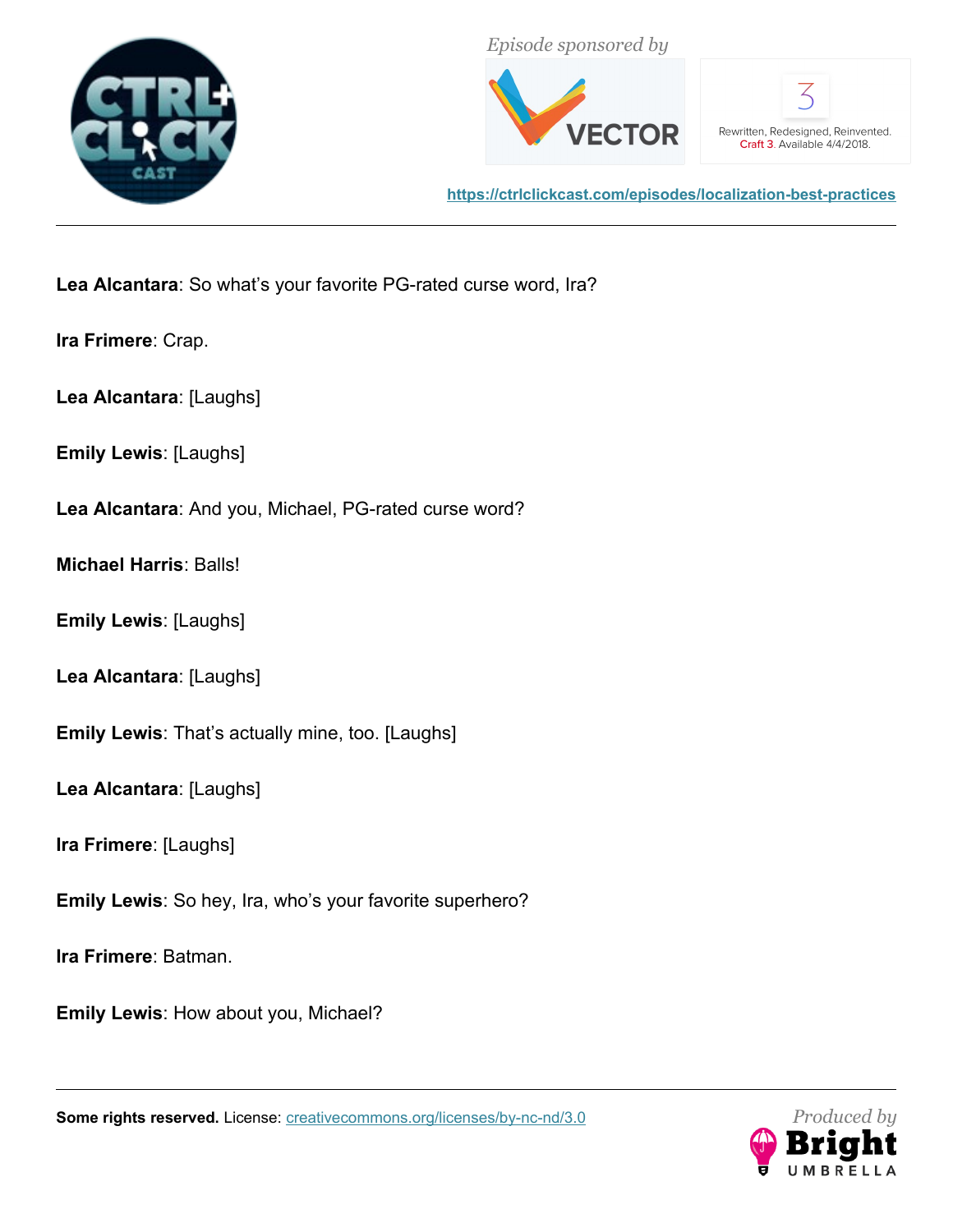



Rewritten, Redesigned, Reinvented. Craft 3. Available 4/4/2018.

**<https://ctrlclickcast.com/episodes/localization-best-practices>**

**Michael Harris**: Oh, gosh, I don't know. I don't have something specific I can give you. I just saw *Black Panther*. I like the Black Panther, that's a good one. [Laughs]

**Lea Alcantara**: Fair. So Ira, what's your favorite time of the year?

**Ira Frimere**: Spring.

**Lea Alcantara**: How about you, Michael?

**Michael Harris**: The fall, I love the fall.

**Emily Lewis**: If you could change one thing about the web, what would it be, Ira?

**Ira Frimere**: Get rid of the creepy ads.

**Emily Lewis**: [Laughs]

**Lea Alcantara**: [Laughs]

**Emily Lewis**: Michael, how about one thing about the web that you would change?

**Michael Harris**: Oh, boy, yeah, I think along the same lines of what Ira is doing. I'm really creeped out by the fact that every time I like offhandedly mention something I saw at Macy's, it's suddenly in my kitchen like it's in my computer, it suddenly shows up on my Facebook feed, that's really starting to creep me out, like I have started putting my phone in the refrigerator because I'm scared who's listening to me.

**Lea Alcantara**: [Laughs]

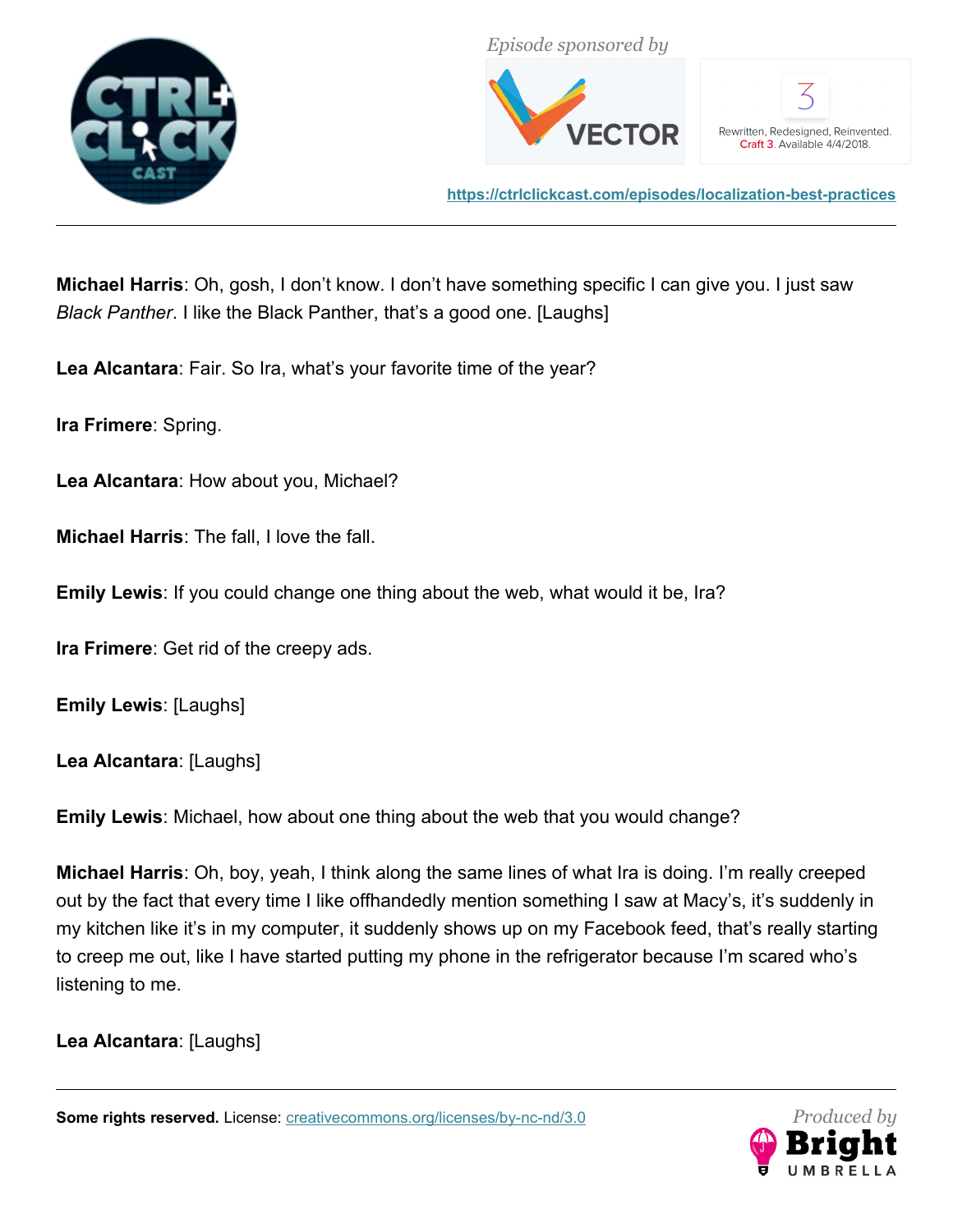



Rewritten, Redesigned, Reinvented. Craft 3. Available 4/4/2018.

**<https://ctrlclickcast.com/episodes/localization-best-practices>**

**Emily Lewis**: [Laughs]

**Lea Alcantara**: So what are three words that describe you, Ira?

**Ira Frimere**: Passionate, loyal, and loving.

**Michael Harris**: [Laughs]

**Lea Alcantara**: Michael, how about you, your three words?

**Michael Harris**: Resourceful, curious and friendly.

**Emily Lewis**: How about three words that describe your work, Ira?

**Ira Frimere**: Interesting, rewarding and challenging.

**Emily Lewis**: Michael, what are three words that describe your work?

**Michael Harris**: [Laughs] Busy, [laughs] rewarding, and fun honestly.

**Lea Alcantara**: Cool. What's your favorite meal of the day, Ira?

**Ira Frimere**: Dinner.

**Lea Alcantara**: And your favorite, Michael?

**Michael Harris**: Breakfast. [Laughs]

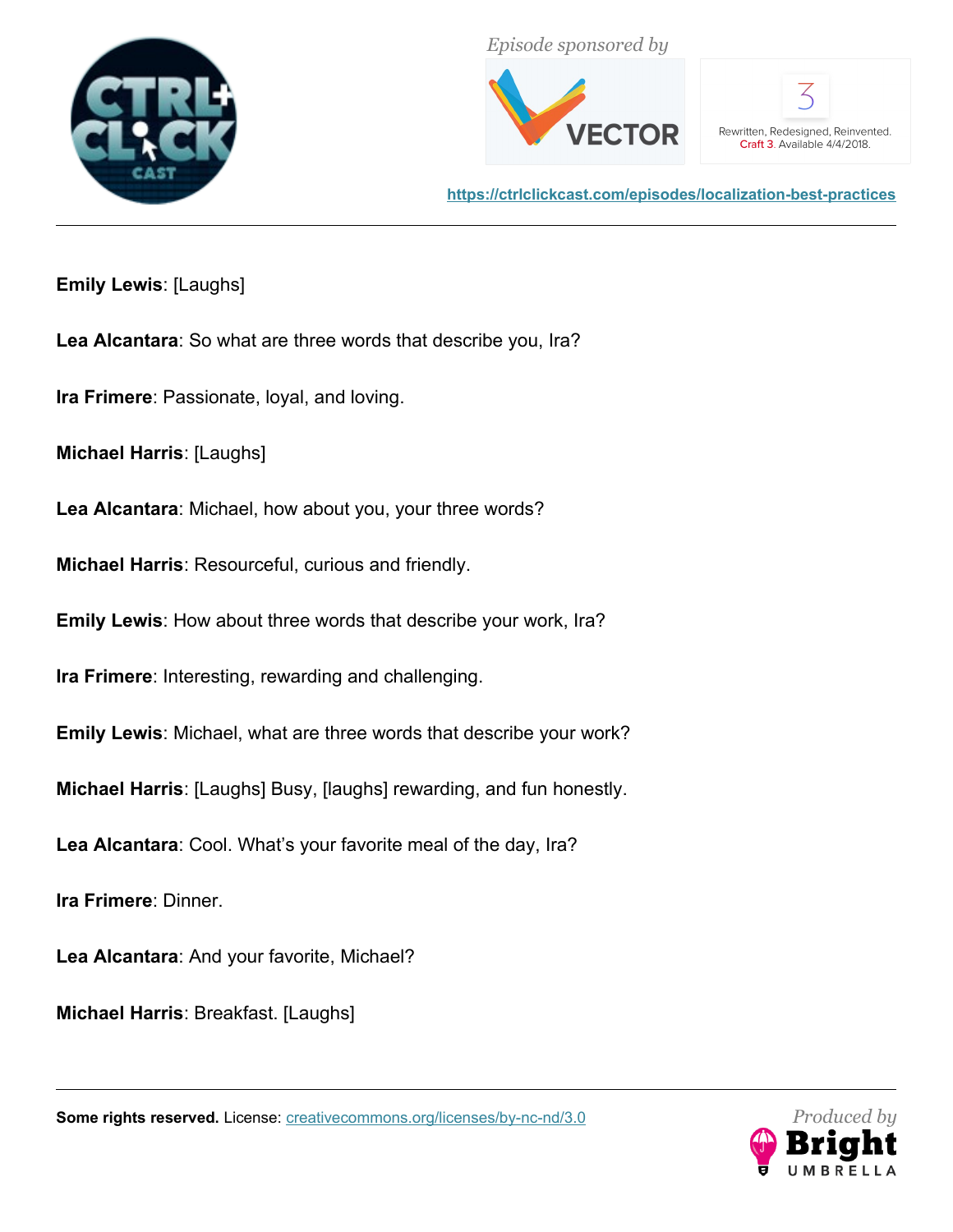



Rewritten, Redesigned, Reinvented. Craft 3. Available 4/4/2018.

**<https://ctrlclickcast.com/episodes/localization-best-practices>**

**Emily Lewis**: All right, last question, gentlemen. Ira, coffee or tea?

**Ira Frimere**: Neither.

**Lea Alcantara**: Oh.

**Emily Lewis**: How about you, Michael?

**Michael Harris**: Coffee. [Laughs]

**Lea Alcantara**: Awesome. So that's all the time we have for today. Thanks for joining the show.

**Ira Frimere**: Yeah, thank you so much for the opportunity. I really appreciate it and I really enjoyed it.

**Michael Harris**: Yeah, thanks for having us. This was really fun.

**Emily Lewis**: Ah, I agree. In case our listeners want to follow up with you, where can they find you online, Ira?

**Ira Frimere**: Well, our company website is **acclaro.com** and my email is *ifrimere@acclaro.com.* 

**Emily Lewis**: And how about you, Michael, where can listeners find you online if they wanted to follow up?

**Michael Harris**: Yeah, if you want to reach me at Acclaro, you can reach me at [mharris@acclaro.com.](mailto:mharris@acclaro.com) I'm also on LinkedIn.

[Music starts]

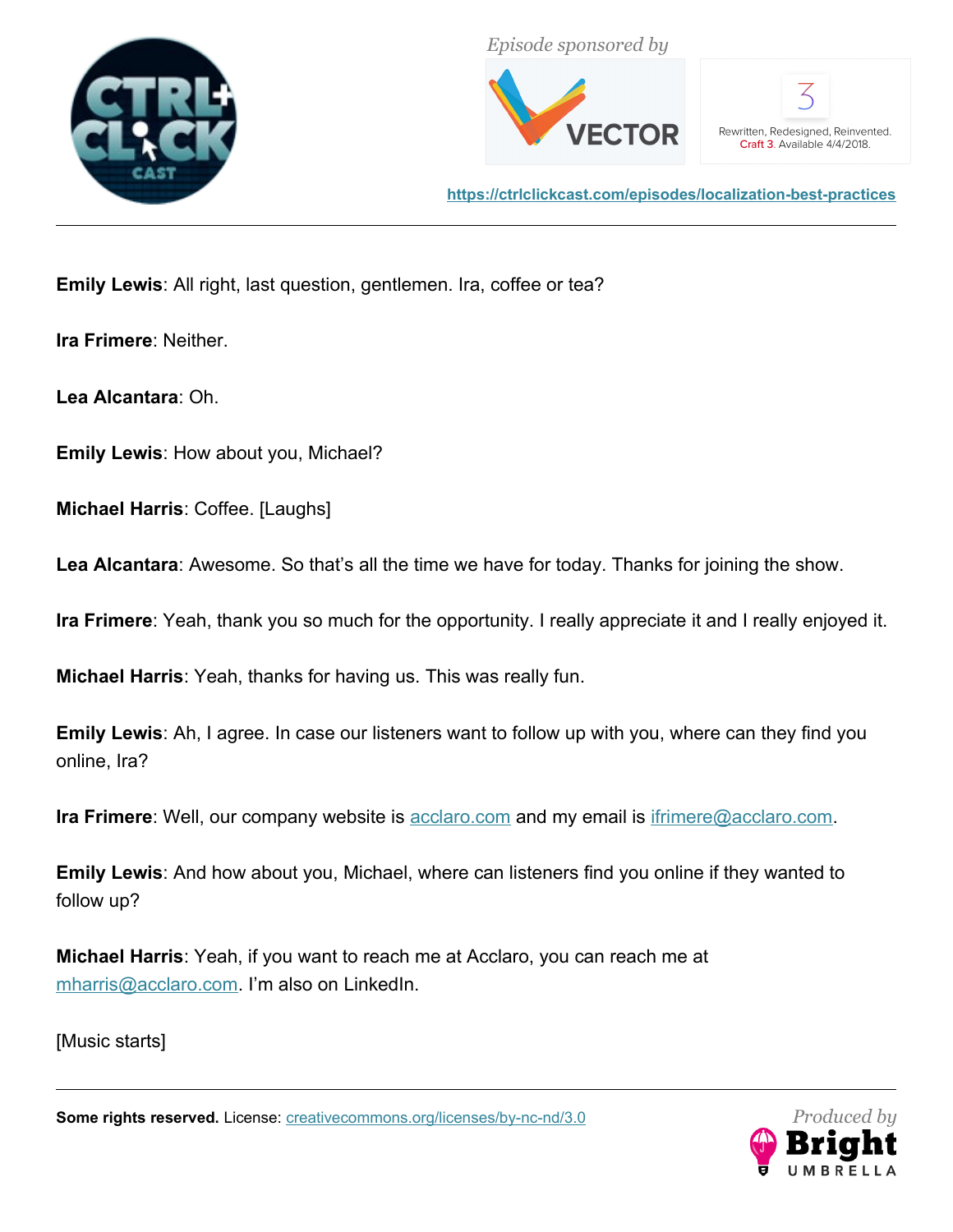



Rewritten, Redesigned, Reinvented. Craft 3. Available 4/4/2018.

**<https://ctrlclickcast.com/episodes/localization-best-practices>**

**Emily Lewis**: Excellent. Thanks again. This was a really interesting conversation. It was great having you on.

**Michael Harris**: Thank you very much.

**Ira Frimere**: Thanks guys.

Lea Alcantara: CTRL+CLICK is produced by **Bright Umbrella**, a web services agency invested in education and social good. Today's podcast would not be possible without the support of these episode's sponsors! Many thanks to [Vector Media Group](https://www.vectormediagroup.com/) and [Craft CMS!](https://craftcms.com/)

**Emily Lewis:** We'd also like to thank our hosting partner: **[Arcustech](http://arcustech.com/)**.

**Lea Alcantara**: And thanks to our listeners for tuning in! If you want to know more about CTRL+CLICK, make sure you follow us on Twitter @ctriclickcast or visit our website, ctriclickcast.com. And if you liked this episode, please give us a review on [iTunes,](https://itunes.apple.com/us/podcast/ctrl+click-cast/id446900959) [Stitcher](http://www.stitcher.com/s?fid=49341&refid=stpr) or both! Links are in our show notes and on our site.

**Emily Lewis**: Don't forget to tune in to our next episode when Tracy Osborn returns to the show this time to talk about web design fundamentals for developers. Be sure to check out [ctrlclickcast.com/schedule](http://ctrlclickcast.com/schedule) for more upcoming topics.

**Lea Alcantara**: This is Lea Alcantara …

**Emily Lewis**: And Emily Lewis …

**Lea Alcantara**: Signing off for CTRL+CLICK CAST. See you next time!